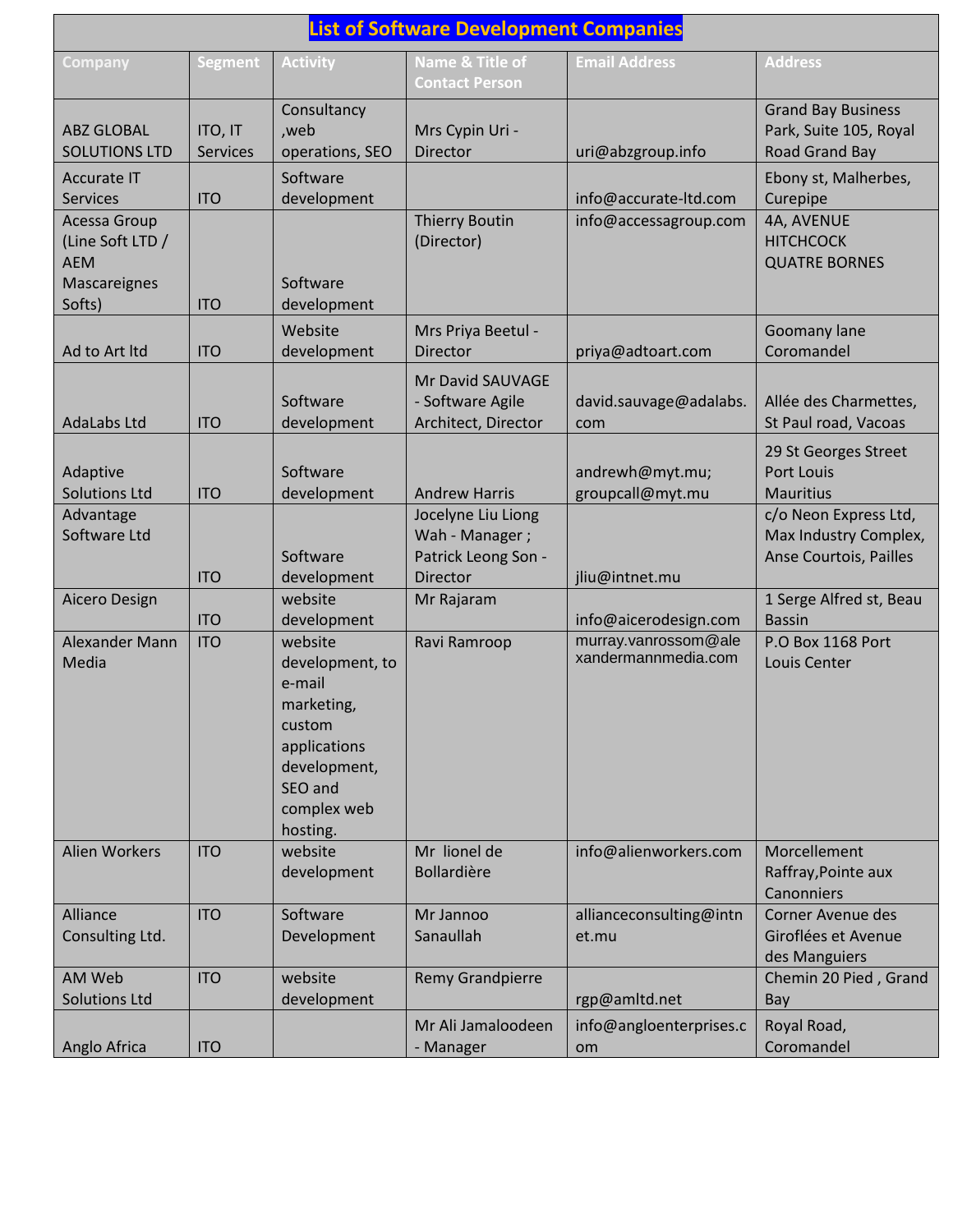| Appletree                                              | ITO, KPO,<br><b>BPO</b><br>Non-<br>Voice, IT<br>Services, | <b>Back Office</b><br>,Consultancy<br>,DC/DR/BCP,E-<br>Commerce<br>Finance &<br>Accounting<br>Outsourcing<br>,Mobile<br>Applications<br>development<br>Training,<br>,Technical<br>helpdesk<br>,Software<br>development<br>, Shared Services<br>,Multimedia,<br>Website |                                                                                       |                                                          |                                                                     |
|--------------------------------------------------------|-----------------------------------------------------------|------------------------------------------------------------------------------------------------------------------------------------------------------------------------------------------------------------------------------------------------------------------------|---------------------------------------------------------------------------------------|----------------------------------------------------------|---------------------------------------------------------------------|
| (Mauritius)                                            | <b>BPO</b>                                                | Development,                                                                                                                                                                                                                                                           | Mr Nijhawan Raj -                                                                     |                                                          | 8th Floor Jhugroo                                                   |
| Limited                                                | Voice                                                     | <b>TV Encription</b>                                                                                                                                                                                                                                                   | <b>Managing Director</b>                                                              | rajn@appletree.com<br>site-web@blue-                     | <b>Building St Paul Road</b>                                        |
| Arawak                                                 | <b>ITO</b>                                                | website<br>development                                                                                                                                                                                                                                                 | Pierre Gougeon                                                                        | ligne.com;<br>commercial@oneleads.n<br>et                | 14 D Enniskillen Street<br>Port-Louis                               |
| Archnet Itd                                            | <b>ITO</b>                                                | Software<br>Development,<br>website<br>development                                                                                                                                                                                                                     | Mr Kureem Rossaye<br>- Director; Mrs<br>Humyrah Rossaye -<br><b>Executive Manager</b> | humryrah.rossaye@arch<br>netItd.com                      | R. Tagore Lane, Mesnil,<br>Phoenix                                  |
| Arcora                                                 |                                                           | website                                                                                                                                                                                                                                                                | <b>Arnaud Le Francois</b>                                                             | annick@arcora-ltd.com                                    | Morcellement                                                        |
|                                                        | <b>ITO</b>                                                | development                                                                                                                                                                                                                                                            |                                                                                       | arnaud@arcora-ltd.com                                    | Goburdhun , Avenue<br>Frederick Bonnefin,<br>Forest -Side, Curepipe |
| Aricent<br><b>Technologies</b><br><b>Mauritius Ltd</b> | ITO, IT<br><b>Services</b>                                | <b>Technical</b><br>Helpdesk                                                                                                                                                                                                                                           | Noor A.<br>Dilmohamed -<br><b>Financial Controller</b><br>/ Director                  | noor.dilmohamed@aric<br>ent.com                          | Telecom Tower, Ebene                                                |
| <b>Arkanes</b><br>Communication<br>Ltd                 | <b>ITO</b>                                                | E-Commerce                                                                                                                                                                                                                                                             | Mr Laveissiere<br>Sebastien Florent -<br><b>CEO</b>                                   | seblaveissiere@yahoo.fr                                  | 3rd floor, Madelaine<br>House, 54 SSR Street<br><b>Port Louis</b>   |
| <b>AVStel Ltee</b>                                     | <b>ITO</b>                                                | Website<br>development                                                                                                                                                                                                                                                 | Mr Baichoo Ismael -<br>Comptable                                                      | i.baichoo@avstel.mu                                      | 39 rue Saint Georges<br>Port Louis                                  |
| <b>B &amp; B Network</b>                               | <b>ITO</b>                                                |                                                                                                                                                                                                                                                                        | Mr. Serges Bayol<br>(Director)                                                        | serge@network2b.com<br>info@network2b.com                | 177, Palm Avenue,<br>Morcellement Jhuboo,<br><b>Trou aux Biches</b> |
| <b>B.I.C Solutions</b><br>Ltd                          | <b>ITO</b>                                                | Software<br>Development                                                                                                                                                                                                                                                | Mr Khusnaseeb<br>Mahoomed                                                             | khus   @bicsolutionsltd.c<br>om                          | Cnr Ave Tulipes & Ave<br>Trianon No. 1, Quatre<br><b>Bornes</b>     |
| <b>BDI Web Site &amp;</b><br>Hosting<br>Solutions      | ITO, IT<br><b>Services</b>                                | website<br>development                                                                                                                                                                                                                                                 | Mrs Debbie Staton<br>(Director)                                                       | info@bdiwebsolutions.c<br>om                             | Rue des Tazars, Blue<br>Bay                                         |
| <b>Box Solutions</b>                                   | <b>ITO</b>                                                | Web design &<br>development                                                                                                                                                                                                                                            | Sebastien Darbon                                                                      | sebastien.darbon@gmai<br>l.com; contact@boxs-<br>Itd.com | 571 A Bernardin de St<br>Pierre, Vallee des<br>Pretres, Port-Louis  |
| <b>Bull Indian</b><br>Ocean Limited                    | <b>ITO</b>                                                | Software<br>development                                                                                                                                                                                                                                                | Mrs Michele Sonia<br>Lanfray                                                          | michele.lanfray@gmail.c<br>om                            | Zone industriel Trianon<br>Q. Bornes                                |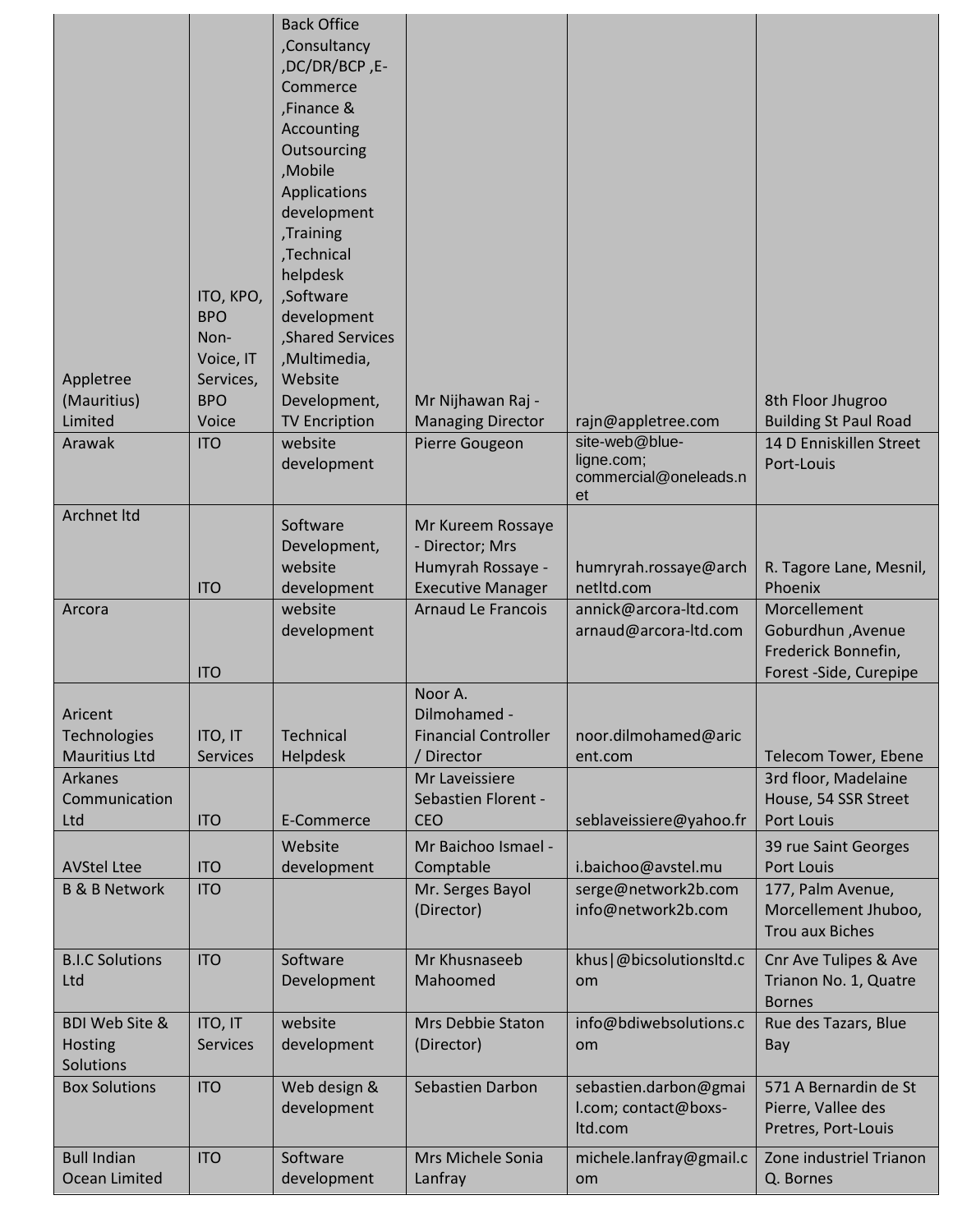| <b>Business at</b><br>Work (Mtius) Ltd                                    | ITO, IT<br><b>Services</b>                                                    | Software<br>Development,<br><b>Technical</b><br>Helpdesl                                                                                                                                                                                                    | Valérie Tovondahy,<br>Nicolas Codron                                                          | tovondahy@b-a-w.com<br>; n.codron@b-a-w.com                           | <b>Moka Business Centre</b>                                                                      |
|---------------------------------------------------------------------------|-------------------------------------------------------------------------------|-------------------------------------------------------------------------------------------------------------------------------------------------------------------------------------------------------------------------------------------------------------|-----------------------------------------------------------------------------------------------|-----------------------------------------------------------------------|--------------------------------------------------------------------------------------------------|
| <b>Business</b><br>Development<br>International<br><b>Website Hosting</b> |                                                                               | Web Design &<br>Development                                                                                                                                                                                                                                 | Mr Kevin Cook -                                                                               | Kevin@bdiwebsolutions                                                 | 17 John Kennedy,                                                                                 |
| & Solutions                                                               | <b>ITO</b>                                                                    |                                                                                                                                                                                                                                                             | <b>Managing Director</b>                                                                      | .com                                                                  | Floreal                                                                                          |
| <b>Business Force</b><br>Ltd                                              | <b>ITO</b>                                                                    | software<br>development                                                                                                                                                                                                                                     | Hasseeb Mungroo                                                                               | hasseeb.mungroo@icbw<br>orks.com                                      | Avenue John Kennedy,<br>Vacoas                                                                   |
| <b>Business</b><br>Intelligence<br><b>Experts Ltd</b>                     | <b>ITO</b>                                                                    | software<br>development                                                                                                                                                                                                                                     | Mr. Bernard Eric<br><b>Typhis</b>                                                             | info@b-i-x.org                                                        | Ebene,                                                                                           |
| Cahri Studio                                                              | <b>ITO</b>                                                                    | Website<br>development,<br>Mobile<br>Applications<br>development                                                                                                                                                                                            | c/o Gibson & Hills<br>Ltd<br>Nadeem Mosafeer                                                  | info@cahri.com                                                        | 4e Etage, Ebène<br>Heights, 34 Cybercity                                                         |
| Cancri E Itd                                                              | <b>ITO</b>                                                                    | Software<br>development                                                                                                                                                                                                                                     | <b>Richard Paulose</b>                                                                        | rpaulose@swasteetech.<br>com                                          | Avenue Dorade, Trou<br>aux Biches                                                                |
| Capital Touch<br><b>LTD</b>                                               | <b>ITO</b>                                                                    | Web design &<br>development                                                                                                                                                                                                                                 | Mr. Bernard Grac<br>(Director)                                                                | bgrac@capitaltouch.co<br>m;<br>dg@capitaltouch.com                    | 19, Avenue des Kiwis -<br><b>Quatre Bornes</b>                                                   |
| Celmaro                                                                   | <b>ITO</b>                                                                    | Software<br>Development,<br><b>Mobile</b><br>Application<br>development                                                                                                                                                                                     | Mrs A. Teichmann<br>Director                                                                  | business@celmaro.com                                                  | <b>Trou aux Biches</b>                                                                           |
| Ceridian<br><b>CHB</b><br>Technologies                                    | ITO, KPO,<br><b>BPO</b><br>Non-<br>Voice, IT<br><b>Services</b><br><b>ITO</b> | <b>Back</b><br>Office, Shared<br>Services, Technic<br>al<br>helpdesk, Trainin<br>g, Mobile<br>Applications<br>development, So<br>ftware<br>development,Fi<br>nance &<br>Accounting<br>Outsourcing, He<br>althcare<br>Outsourcing<br>Software<br>development | Mr Mooneegan<br>Vidia - Managing<br><b>Director</b><br>Mr. Balet Charles<br>Henri (Director); | vidia.mooneegan@cerid<br>ian.com<br>charles-<br>henri@prolectronic.ch | Leval 9-10, Cyber<br>Tower 1 Ebene Cyber<br>City<br>6th floor, Orbis Court,<br>132 St Jean Road, |
|                                                                           |                                                                               |                                                                                                                                                                                                                                                             | Anushka<br>Gajadarsing<br>(Secretary)                                                         |                                                                       | <b>Quatres Bornes</b>                                                                            |
| Checkout                                                                  | ITO, IT<br><b>Services</b>                                                    | Software<br>development,<br>Consultancy, E-<br>commerce                                                                                                                                                                                                     | <b>Emilie Viallon and</b><br>Louis Jauvin                                                     |                                                                       | Level 10, NextEracom<br>Tower 1, Ebene                                                           |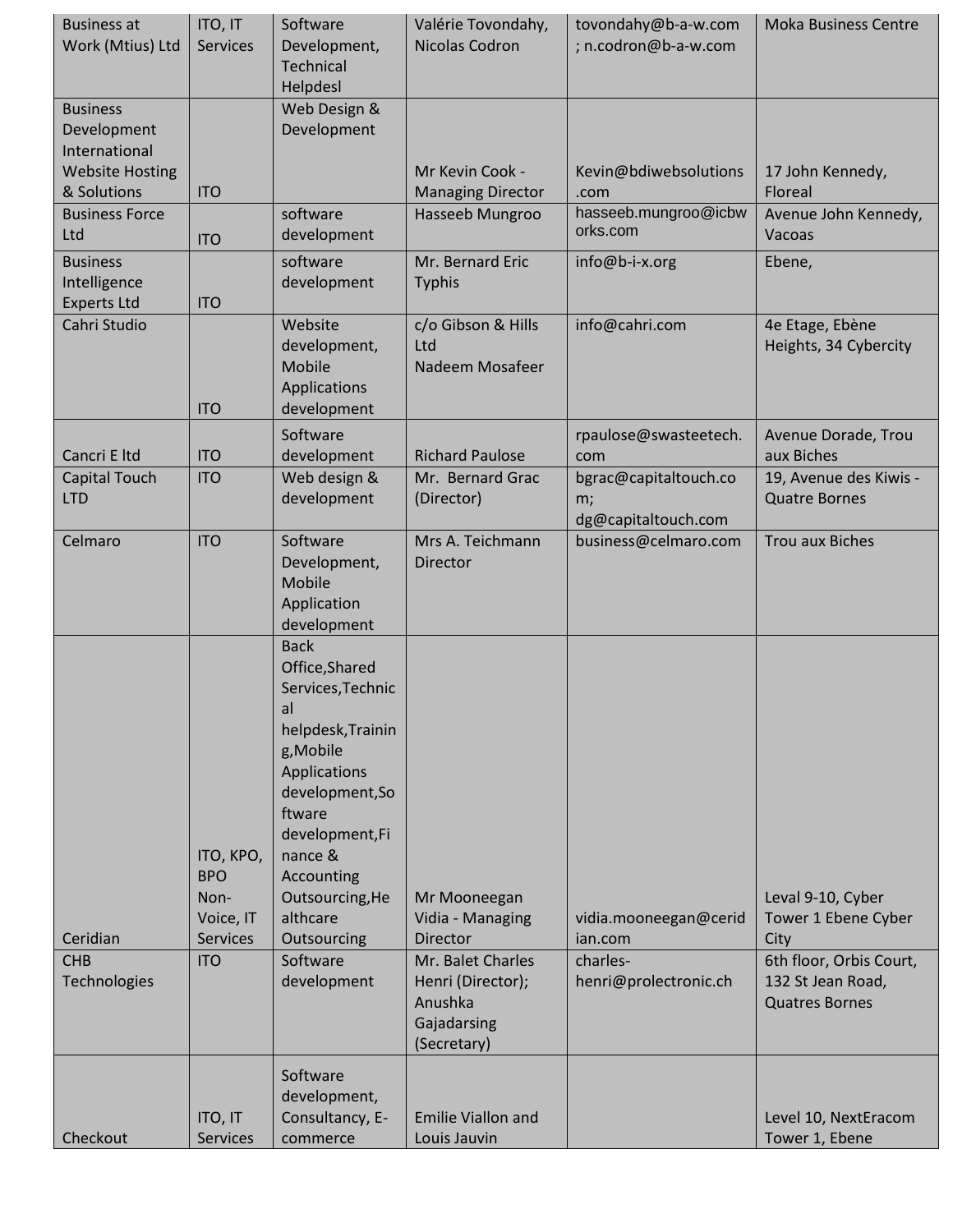| Chesteroc Ltd                                      | <b>ITO</b>                                                              | <b>CGI - Quality</b><br>Assurance, CGI,<br>Desktop<br>Publishing,<br>Quality<br>Assurance, Mobil<br>e Applications<br>development, M<br>ultimedia, Softw<br>are<br>development, W<br>ebsite<br>development                                                                                                                                   | Mr Lacour Denis -<br>Managing Director,<br>Mrs Chiniah Suchita<br>- Administrative<br>Manager / HR<br>Services | denis.lacour@mundoco<br>m.fr;<br>suchita.chiniah@chester<br>ocltd.com | Lot 53 - Cybercity -<br><b>EBENE QUATRE-</b><br><b>BORNES</b>                           |
|----------------------------------------------------|-------------------------------------------------------------------------|----------------------------------------------------------------------------------------------------------------------------------------------------------------------------------------------------------------------------------------------------------------------------------------------------------------------------------------------|----------------------------------------------------------------------------------------------------------------|-----------------------------------------------------------------------|-----------------------------------------------------------------------------------------|
|                                                    |                                                                         |                                                                                                                                                                                                                                                                                                                                              |                                                                                                                |                                                                       |                                                                                         |
| <b>CHEXSYS</b><br><b>CONSULTING</b>                | ITO, KPO,<br><b>BPO</b><br>Non-<br>Voice, IT<br>Services,<br><b>BPO</b> | <b>Back Office</b><br>,Consultancy<br>,DC/DR/BCP,E-<br>Commerce<br>,Finance &<br>Accounting<br>Outsourcing<br>,Mobile<br>Applications<br>development<br>,Training<br>,Technical<br>helpdesk<br>,Software<br>development<br>,Shared Services<br>,Multimedia,<br>Website<br>Development,<br><b>Legal Process</b><br>Outsourcing,<br>Healthcare | Mr SEWRAZ<br>KHEMRAJ. SHARMA                                                                                   | suresh.sewraz@croweh                                                  | level 3,19 Poudriere                                                                    |
| <b>LTD</b>                                         | Voice                                                                   | Outsourcing<br>Consultancy, E-                                                                                                                                                                                                                                                                                                               | - DIRECTOR                                                                                                     | orwath.mu                                                             | <b>Street Port-Louis</b>                                                                |
| Cirix Ltd                                          | ITO, BPO<br>Non-<br>Voice, IT<br><b>Services</b>                        | Commerce, Mob<br>ile Applications<br>development, So<br>ftware<br>development, W<br>ebsite<br>development                                                                                                                                                                                                                                    | Mr Navjee<br>Satidanand (Vick) -<br><b>Managing Director</b>                                                   | vick.navjee@cirix.mu                                                  | <b>Branch Road New</b><br>Grove                                                         |
| Cisolve                                            | <b>ITO</b>                                                              | Software                                                                                                                                                                                                                                                                                                                                     |                                                                                                                |                                                                       | 2nd Floor, Palm Court,                                                                  |
| International                                      |                                                                         | Development                                                                                                                                                                                                                                                                                                                                  | Mr Dave Soobiah -<br>Manager                                                                                   | dave.soobiah@cisolve.c<br>om                                          | 90, St Jean Road,<br>Quatre-Bornes                                                      |
| Click Interactive                                  | <b>ITO</b>                                                              | Multimedia                                                                                                                                                                                                                                                                                                                                   | Mr Rakesh Rajiah<br>(Director)                                                                                 | info@click-<br>interactive.com<br>oxygen@intnet.mu                    | Boite Postale 75,<br>Floréal<br>Avenue des Capucines,<br><b>Quatre Bornes</b>           |
| <b>CLINEKER</b><br><b>CONSULTING</b><br><b>LTD</b> | <b>ITO</b>                                                              | $E-$<br>Commerce, Soft<br>ware<br>development, W<br>ebsite<br>development                                                                                                                                                                                                                                                                    | Mr MAHOMUDALLY<br><b>GILLES - IT PROJECT</b><br><b>MANAGER</b>                                                 | gma@goconsultancy.co<br>m                                             | <b>4TH FLOOR, RUBIS</b><br><b>CENTER, EUGENE</b><br><b>LAURENT STREET</b><br>PORT-LOUIS |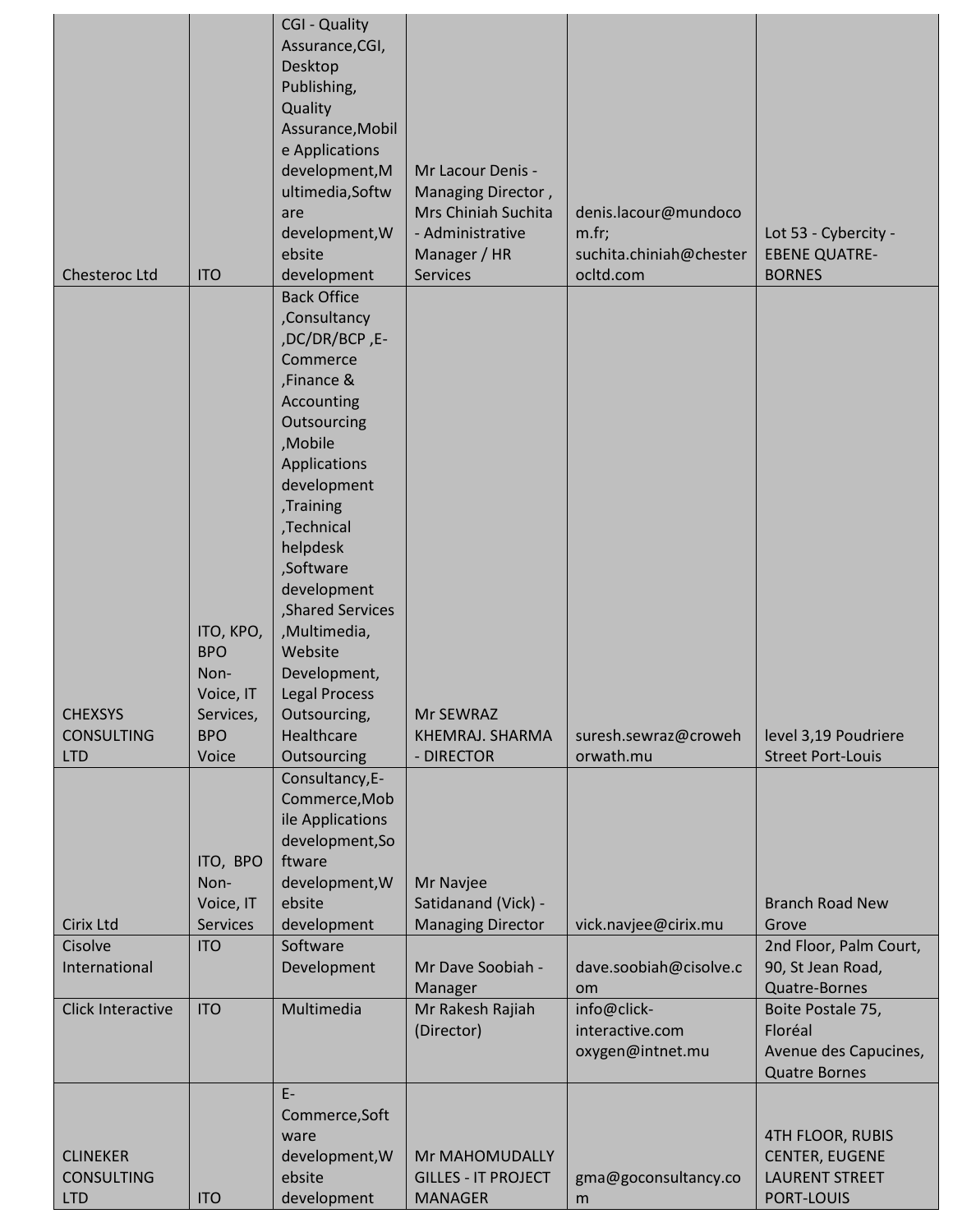|                                                                                                         |                                                        | Website                                                            |                                                                                                                                                                                  |                                                                                               | 1st Floor, 27 Mgr.<br><b>Gonin Street Port-</b>                                                                            |
|---------------------------------------------------------------------------------------------------------|--------------------------------------------------------|--------------------------------------------------------------------|----------------------------------------------------------------------------------------------------------------------------------------------------------------------------------|-----------------------------------------------------------------------------------------------|----------------------------------------------------------------------------------------------------------------------------|
| Compnet & Co.<br>Ltd                                                                                    | <b>ITO</b>                                             | development                                                        | Mr Rampersad<br>Kheemal - Director                                                                                                                                               | info@compnetItd.com                                                                           | Louis                                                                                                                      |
| <b>Concept Plus</b><br>Design<br>/Darkprint<br>Limited                                                  | <b>ITO</b>                                             | Web design &<br>development                                        | Amritrai Darbary                                                                                                                                                                 | conceptplusdesign@gm<br>ail.com                                                               | 30 Route St Anne<br>Stanley, Rose Hill                                                                                     |
| Connexion<br>Africa<br>(Connexions<br><b>Services</b><br>Informatiques<br>Itee)                         | <b>ITO</b>                                             | Software<br>development                                            | Manoj Boolakee                                                                                                                                                                   | manoj.boolakee@conne<br>xionsafrica.com                                                       | 45 avenue poivre,<br><b>Quatre Bornes</b>                                                                                  |
| <b>CSS Corp ICT</b><br><b>Services</b><br>(Mauritius)<br>Limited<br>Cubiceye<br>Software<br>company Ltd | <b>ITO</b><br><b>ITO</b>                               | Software<br>Development<br>Software<br>Development                 | Mr Srinivasamohan<br>PONNUSAMY -<br><b>Associate Project</b><br>Manager; Mr<br>Shakheel Navaz -<br>Senior Director -<br><b>Associate Project</b><br>Manager<br>M r. Jose Thibaut | Srinivasamohan.Ponnus<br>amy@csscorp.com;<br>Shakheel.Navaz@csscor<br>p.com<br>josi@intnet.mu | Ground Floor, Ebene<br>Mews, Ebene Cyber<br>City, Mauritius<br>16 La Colline<br>Commercial Centre,<br><b>Quatre Bornes</b> |
| Curirmjee<br>Informatics Ltd.<br>Cybereos Ltd.                                                          | ITO, BPO<br>Non<br>Voice, IT<br>Services<br><b>ITO</b> | Information<br>Technology<br>Systems<br>Integrator<br>Web Design & | Mr Raj J. Lalji -<br><b>General Manager</b><br>M Kamal                                                                                                                           | rlalji@currimjeeinforma<br>tics.com<br>kamal@cybereos.com                                     | 256, Royal Road 4th<br>floor, Currimjee<br><b>Arcades Curepipe</b><br>Ashoka Road, Amaury,                                 |
| Cyberix                                                                                                 | <b>ITO</b>                                             | Development<br>Web design &                                        |                                                                                                                                                                                  | info@cyberixsolutions.c                                                                       | <b>Belle Vue Maurel</b><br>Royal Road, Camp                                                                                |
| Solutions<br>Cybernaptics Ltd   ITO                                                                     |                                                        | development<br>Software<br>development                             | Dr. Viv Padayatchy                                                                                                                                                               | om<br>viv.padayatchy@cybern<br>aptics.mu;<br>neetish.khorugdharry@<br>cybernaptics.mu         | Fouquereaux, Phoenix<br>MFD Business Building,<br>Freeport Zone 5 Mer<br>Rouge<br>Port Louis                               |
| Cyberworld Itd                                                                                          | <b>ITO</b>                                             | Web Design &<br>Development                                        | Mr Dave Senedhun                                                                                                                                                                 | cyberworld@intnet.mu                                                                          | Royal Road, Nouvelle<br>Decouverte                                                                                         |
| D.A.F Technogy<br>Ltd                                                                                   | <b>ITO</b>                                             | Web design &<br>development                                        | Dimitris Katapodis                                                                                                                                                               | katapodisd@noaservice<br>s.gr                                                                 | Royal Road Bell Vue<br>Maurel                                                                                              |
| Darkprint Ltd                                                                                           | ITO,<br>Telecom<br>municati<br>on                      | Website<br>development, Gr<br>aphic & Digital<br>Agency            | Mr Darbary Amitrai<br>- Director & Senior<br>Designer (graphic<br>and web)                                                                                                       | info@darkprint.biz                                                                            | 30 St Anne road<br><b>Stanely rose Hill</b>                                                                                |
| DazzlePath Web                                                                                          |                                                        | Website                                                            | Mr Asvin Balloo -                                                                                                                                                                |                                                                                               | A33 Clos Verger Rose                                                                                                       |
| Studio<br><b>Dazzling Media</b><br>Ltd                                                                  | <b>ITO</b><br><b>ITO</b>                               | Development                                                        | <b>Director</b><br>Mr NITISH<br><b>KAREEMUN -</b><br><b>Managing Director</b>                                                                                                    | asvin.balloo@gmail.com<br>dazzlingmedialtd@gmail<br>.com                                      | Hill<br><b>19 WELLINGTON</b><br><b>STREET ROSE HILL</b>                                                                    |
| <b>DCI Studios</b>                                                                                      | <b>ITO</b>                                             | Multimedia                                                         | David Chan                                                                                                                                                                       | design@dci-studios.com                                                                        | 4 Morc. Mon Plaisir,<br>Gentilly, Moka                                                                                     |
| Decepticons<br><b>Technology Itd</b>                                                                    | <b>ITO</b>                                             |                                                                    | Mr RAMA SNETAL<br>RAO LUTCHMAN -<br><b>Managing Director</b>                                                                                                                     | anish@rao-rama.com                                                                            | <b>BERNICA NO.3, GLEN</b><br>PARK, VACOAS                                                                                  |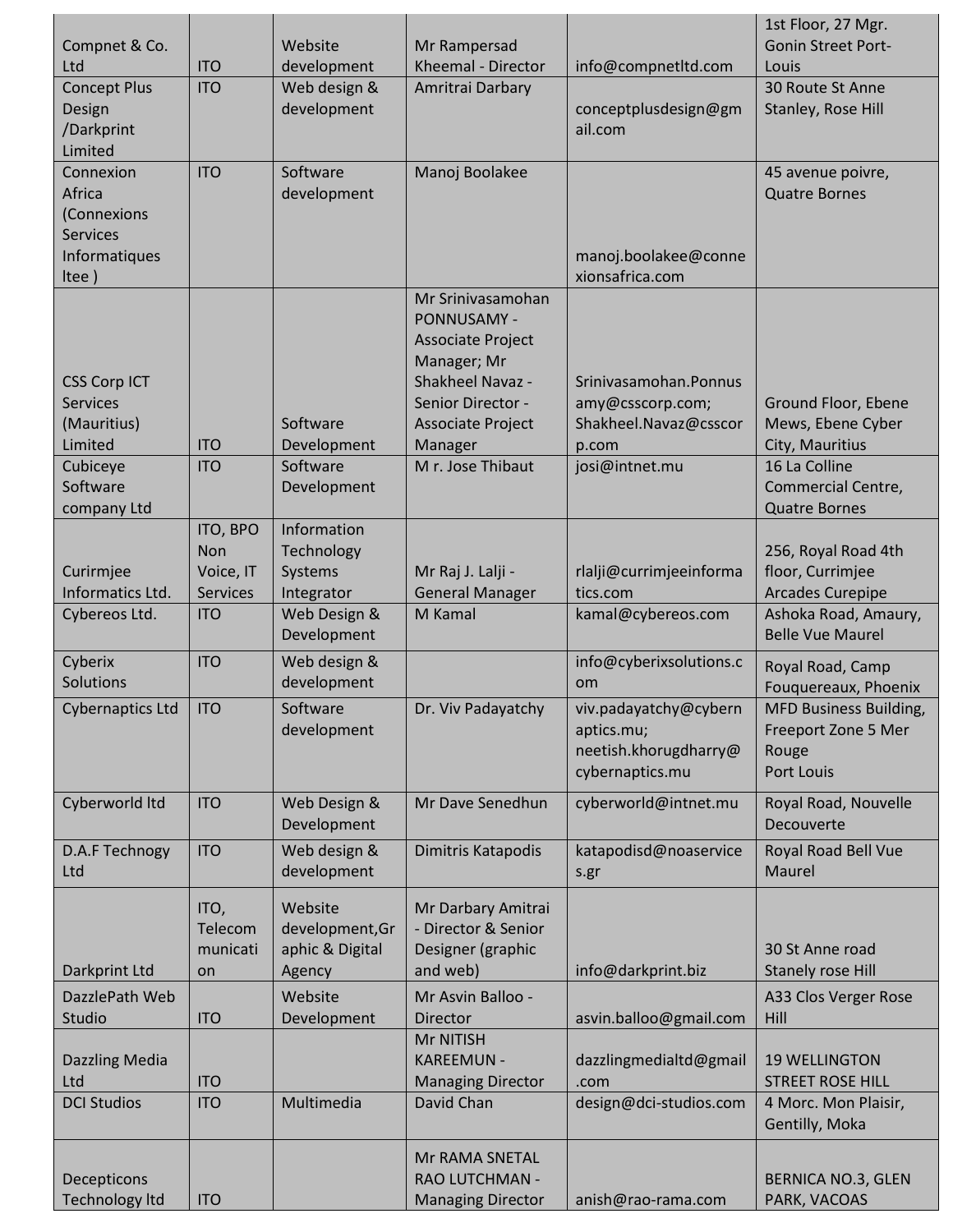| Designmodel ICT<br><b>Company Ltd</b>  | <b>ITO</b>                 | Multimedia                                                       | Mr Hans Dwarka                                                                   | hansdwarka@yahoo.co<br>m                                                                            | 8 Xavier Nalletamby<br><b>Road Phoenix</b>                                                                              |
|----------------------------------------|----------------------------|------------------------------------------------------------------|----------------------------------------------------------------------------------|-----------------------------------------------------------------------------------------------------|-------------------------------------------------------------------------------------------------------------------------|
| Digital<br>Dimension Ltd.              | <b>ITO</b>                 | Web design &<br>development                                      | Mr Bhavesh Baijnath                                                              | dd@mauritiusportal.co<br>m                                                                          | 28, Reserves Street,<br>Port-Louis, Mauritius                                                                           |
| Digital<br><b>Marketing ROI</b><br>Ltd | ITO, IT<br><b>Services</b> |                                                                  | Ms Mandy Ng -<br>Director of<br>Operations                                       | mandy@digitalmarketin<br>groi.com                                                                   | 4/F Ebene Height, 34<br><b>Cyber City</b>                                                                               |
| Digitech<br>Solutions Co Ltd           | <b>ITO</b>                 | Software<br>development                                          | Mr Kadress Pillay<br>(Director) ; Mr<br>Parmesh Pallanee<br>(Technical Director) | digitech@digitechonline<br>.com<br>admin@digitechonline.c<br>om;<br>pallanee@digitechonlin<br>e.com | 89 St Jean Road,<br><b>Quatre Bornes</b>                                                                                |
| <b>Dino IT Solutions</b>               | <b>ITO</b>                 | website<br>Development                                           | <b>Diness</b><br>Gungabissoon                                                    | info@dinoitsolutions.co<br>m/tdsent@orange.mu                                                       | 604 Richard House,<br>Remy Ollier Street,<br>Port-Louis                                                                 |
| <b>DM Designs Ltd</b>                  | <b>ITO</b>                 | Website<br>development,<br>promotion and<br>website hosting      | Mr Mungur Thooraj<br>- Director                                                  | contact@dmdesignsltd.c<br>om                                                                        | 146, Paul Toreau St, Ste<br><b>Croix Port-Louis</b>                                                                     |
| <b>DMS Web</b><br><b>Solutions Ltd</b> | <b>ITO</b>                 | Website<br>Development                                           | Mr Ashvin Mangal -<br><b>Director</b>                                            | contact@dms-<br>mauritius.com                                                                       | 30 Blue Lane,<br>Résidence Beau<br>Séjour, Quatre<br>Bornes, Mauritius                                                  |
| Dodo-IT Limited                        | <b>ITO</b>                 | Software<br>Development,<br>Mobile<br>Application<br>development | Philippe Lanceleurv;<br>Jean-Marc Linot                                          | contact@dodo-it.com                                                                                 | Chemin de la<br>quincaillerie<br>Flic-en-Flac                                                                           |
| DodoWeaver Ltd                         | <b>ITO</b>                 | Website<br>development,<br>Mobile<br>Applications<br>development | Mr vishal coodye -<br>Director                                                   | v.coodye@dodoweaver.<br>com                                                                         | Medine Mews Building,<br>3rd Floor, Suite 115,<br>Chaussee Street, Port<br>Louis, Republic of<br>Mauritius.             |
| Dolphin<br><b>Informatics Ltd</b>      | <b>ITO</b>                 | Software<br>Development                                          | Jagutpal<br>Gowtamsingh-<br>Director                                             | dolphin@intnet.mu                                                                                   | <b>5 THEODORE SAUZIER</b><br>STREET, Curepipe                                                                           |
| <b>Dualsoft</b><br>Services Co. Ltd.   | <b>ITO</b>                 | mobile<br>Application<br>Development                             | Mr Vikash Lallsing                                                               | dualsoft@intnet.mu,<br>dualsoft@gmail.com                                                           |                                                                                                                         |
| <b>Easy Purchase</b>                   | <b>ITO</b>                 | E-commerce                                                       | Mr Eric Grare                                                                    |                                                                                                     | c/o Legis Corporate<br>Secretarial Services Ltd,<br>3rd floor, Jamalac<br>Building, Vieux conseil<br>street, Port Louis |
| Ebillware<br>solutions co Itd          | <b>ITO</b>                 | Web design &<br>development                                      | Mr Bhoomitranand                                                                 | nandesh.dokarry@ebill<br>ware.com                                                                   | La Fontaine No 23<br>Le Hochet T.Rouge                                                                                  |
| <b>Ebusiness</b><br>Interactive Ltd    | <b>ITO</b>                 | Web design &<br>development                                      | Dokarry<br>Mr SANJIVEE<br><b>MUTHOORA -</b><br>Director                          | rayganoo@ebusiness.co<br>.mu                                                                        | <b>GANOO RAY DAVE,</b><br>ROYAL ROAD, PETIT<br><b>BEL AIR</b>                                                           |
| e-Call<br>ProPower.mu<br>Ltd           | <b>ITO</b>                 | Software<br>Development                                          | Mr YENCADOO<br>Pravin - Managing<br>Director                                     | info@ecall.mu                                                                                       | 86B, Berthaud Avenue<br><b>Quatre Bornes</b>                                                                            |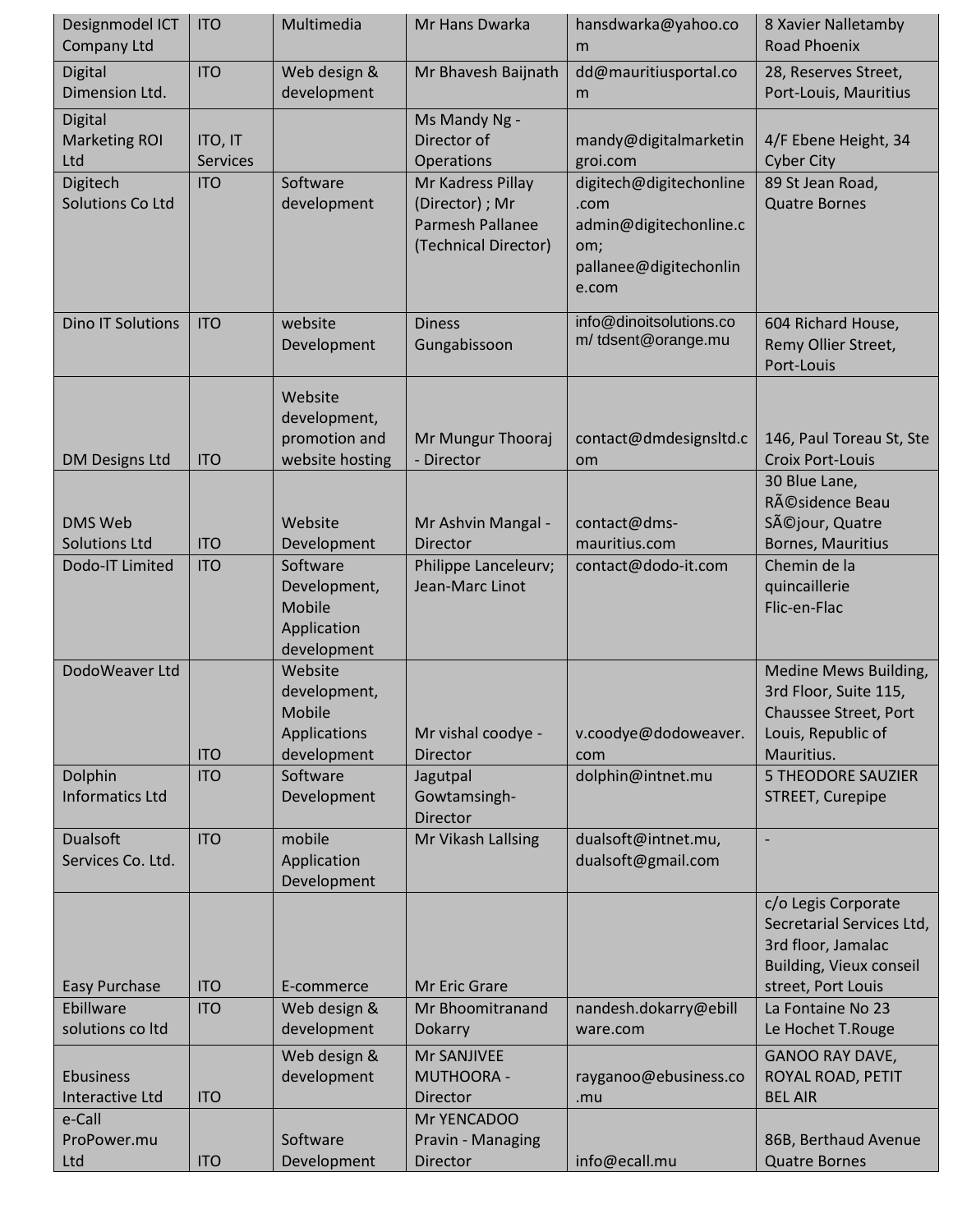| E-Go Ltd                                                                                         | ITO, IT<br><b>Services</b> | Multimedia                          | Director: Kailash<br>Madhub                                                                                                  | rk.com@orange.mu                                                                | 130, St Jean Road,<br><b>Quatre Bornes</b>                                                                       |
|--------------------------------------------------------------------------------------------------|----------------------------|-------------------------------------|------------------------------------------------------------------------------------------------------------------------------|---------------------------------------------------------------------------------|------------------------------------------------------------------------------------------------------------------|
| Eight WebCom                                                                                     | <b>ITO</b>                 |                                     | Mr Vishal Anand -<br><b>Managing Director</b>                                                                                | vishalanand@eightwebc<br>om.com                                                 | 9 Odette Ernest Street<br>Port Louis                                                                             |
| Elevation<br>concept Itd                                                                         | <b>ITO</b>                 | Web design &<br>development         | Mr Kevin Auchoybur                                                                                                           | info@elevationconcept.<br>com                                                   | Stevenson Road, Les<br>Casernes, Curepipe                                                                        |
| Enterprise<br>Information<br>Systems Ltd (EIS<br>Ltd)                                            | <b>ITO</b>                 | Software<br>Development             | Mr Kabir Ruhee,<br><b>CEO</b>                                                                                                | kabir.ruhee@eis.mu                                                              | 5 President Kennedy St,<br>Rogers House, 1st<br>Floor, Port-Louis                                                |
|                                                                                                  |                            | Website                             | Mr Ittoo Dev -                                                                                                               | dev@ocra-                                                                       | Level 2, MaxCity<br><b>Building, Remy Ollier</b>                                                                 |
| <b>E-Solutions Ltd</b>                                                                           | <b>ITO</b>                 | development                         | Director                                                                                                                     | mauritius.com                                                                   | <b>Street Port-Louis</b>                                                                                         |
| EsolutionsWeb<br>.com                                                                            | <b>ITO</b>                 | Web design &<br>development         | The Director                                                                                                                 | Email sent on their web<br>site for further<br>information                      | More information on :<br>http://www.esolutions<br>web.com                                                        |
| e-Solve<br>(Mauritius)Ltd                                                                        | <b>ITO</b>                 | Web design &<br>development         | Mr Edwards Lilnley<br><b>Pascal Tanner and</b><br>Mr<br>Rabarianjakatiana<br>Gael                                            | marketing@bigstudiocre<br>ative.com                                             | 5 Victor Lamarque St,<br>Curepipe                                                                                |
| etraks<br>technologies Itd                                                                       | <b>ITO</b>                 |                                     | Dr Eddy Tong Sam -<br><b>Director</b>                                                                                        | eddy@tongsam.com                                                                | 4, lislet geoffroy street<br>port louis                                                                          |
| Expand<br>Technology<br>(Holding) Ltd                                                            | <b>ITO</b>                 | Software<br>development             | Mrs Appasamy<br>Liladevi - Human<br>Reource Manager,<br><b>Miss Chamarsing</b><br>Veena - Human<br><b>Resource Assistant</b> | b.appasamy@expand-<br>technology.com,<br>v.chamarsing@expand-<br>technology.com | Valentina Road, Pont<br>fer Phoenix                                                                              |
| <b>Exquisys</b><br>Software<br>Technology Ltd                                                    | <b>ITO</b>                 | Software<br>Development             | Mr Nadeem Hamed                                                                                                              | info@exquisysItd.com                                                            | Impasse camomille 2,<br>Ligne Berthaud, Vacoas                                                                   |
| Flash-Solution<br>Ltd                                                                            | <b>ITO</b>                 |                                     | Mr Shameet<br>Dewnarain -<br><b>Managing Director</b>                                                                        | shameet@flash-<br>solution.net                                                  | Avenue St Esprit<br><b>Quatre Bornes</b>                                                                         |
| <b>FRCI Ltee</b><br><b>Freed Graphics</b><br>Ltd                                                 | <b>ITO</b><br><b>ITO</b>   | Web design &<br>development         | Mr Le Maire Nicolas<br>- International<br><b>Business</b><br>Development<br>Manager<br>Mr Yannick Laroche                    | nicolaslm@frci.net<br>info@freedgraphics.com                                    | Le Hub - Zone<br>industrielle - Phoenix<br>11 Murray Avenue, St<br>Patrick, Rose Hill /<br>Avenue Murray, Quatre |
| Frotcom                                                                                          | <b>ITO</b>                 | <b>GPS tracking</b>                 | <b>Fawzy Delior</b>                                                                                                          | info@mu.frotcom.com                                                             | <b>Bornes</b><br>Lamberty Road, Vacoas                                                                           |
| Fundamenture<br>Group - Logos<br><b>Smart Card</b><br>(http://www.log<br>ossmartcard.co<br>$m$ ) | <b>ITO</b>                 | software<br>Software<br>Development | Mr. Pieter<br>Swanepoel<br>Mr. Christian<br>Maegaard                                                                         | Pieter.swanpeol@logoss<br>olvo                                                  | Suite 1C, 1st Floor,<br>Ebene Mews, Ebene<br><b>Cyber City</b>                                                   |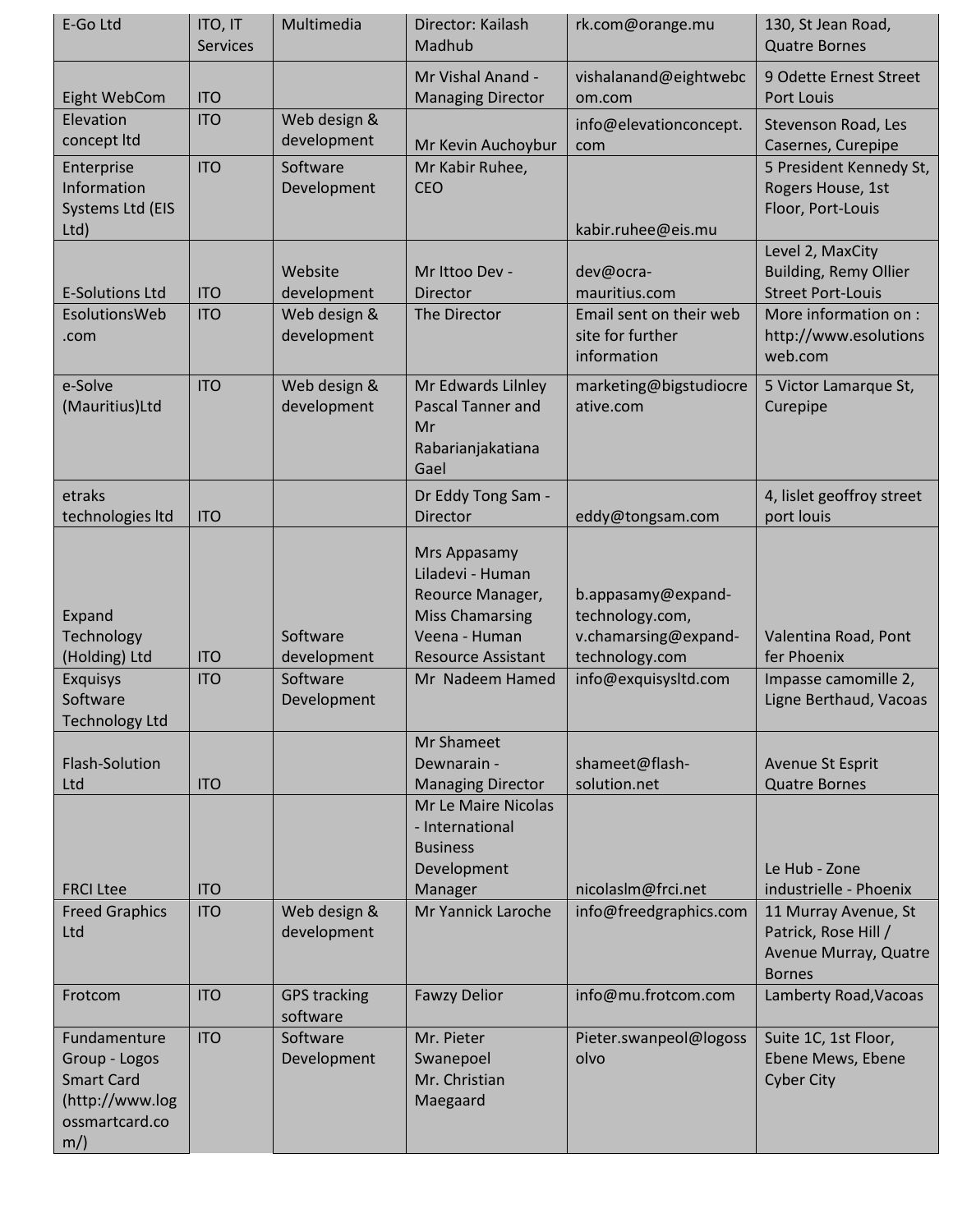|                                      |            |                                        | <b>Mr SANJIVEE</b><br><b>MUTHOORA -</b> |                          | <b>LABORDE STREET, BOIS</b>                       |
|--------------------------------------|------------|----------------------------------------|-----------------------------------------|--------------------------|---------------------------------------------------|
| <b>FusionLab Ltd</b>                 | <b>ITO</b> |                                        | <b>Managing Director</b>                | info@neosique.com        | <b>ROUGE</b>                                      |
| <b>G.L.H Services</b>                | <b>ITO</b> | Software                               | Rouslain Lartisien                      | rouslan.lartisien@grandl | 6th floor, Fon Sing                               |
| Itd                                  |            | development                            |                                         | uxuryhotels.com          | <b>Building, Port Louis</b>                       |
| G <sub>2</sub> D                     | <b>ITO</b> | Software                               | Mr Jean Phillipe                        |                          | 6th Floor, Room 602                               |
| <b>DEVELOPMENT</b>                   |            | development                            | d'unienville (CEO)                      |                          | Newry Complex St Jean                             |
| SERVICES CO.                         |            |                                        |                                         |                          | <b>Road Quatre Bornes</b>                         |
| <b>LTD</b>                           |            |                                        |                                         | info@g2d.mu              |                                                   |
|                                      |            | <b>Web Application</b><br>Development, |                                         |                          |                                                   |
|                                      |            | CMS, E-                                |                                         |                          |                                                   |
|                                      |            | Commerce                               |                                         |                          |                                                   |
|                                      |            | Solutions,                             |                                         |                          |                                                   |
|                                      |            | Software                               |                                         |                          |                                                   |
|                                      |            | Development,                           |                                         |                          |                                                   |
|                                      |            | ERP, CRM, SEO,                         |                                         |                          |                                                   |
|                                      |            | Cloud<br>Computing and                 |                                         |                          |                                                   |
|                                      |            | Mobile                                 |                                         |                          |                                                   |
| <b>Global Edge</b>                   |            | Application                            |                                         | info@globaledge-         | 69B Calcutta Street,                              |
| Software Ltd                         | <b>ITO</b> | Development                            | Azhar Ramdianee                         | software.com             | Port Louis                                        |
| Globespirit                          | <b>ITO</b> | Web design &                           | Mr Mathew Pendle                        | flo@globeriderkites.co   | c/o Les Multipliants                              |
|                                      |            | development                            | (Director)                              | m                        | ,Cimetery Road, La                                |
|                                      |            |                                        |                                         |                          | Mivoie, Riviere Noire                             |
|                                      |            |                                        | Mr Sambadoo                             |                          | 34 Ébà ne Heights,                                |
|                                      |            | Website                                | James Lowell - Web                      |                          | 4th floor A‰bA ne                                 |
| Globodyne Ltd                        | <b>ITO</b> | development                            | Developer                               | info@gbyltd.com          | cybercity                                         |
| <b>Glop TV Ltd</b>                   | <b>ITO</b> | Multimedia                             | Mr Xavier Bugaud                        | info@gloptv.com          | Emerald Park, Trianon                             |
|                                      |            |                                        | (Managing Director)                     |                          |                                                   |
| Grapevine                            | <b>ITO</b> | Web design &                           | Mr Riley Henri                          | contact@grapevine.mu     | <b>Royal Road, Cassis</b>                         |
|                                      |            | development                            |                                         |                          |                                                   |
| <b>GWS Technology</b><br>(Ex Kinetic | <b>ITO</b> | Multimedia                             | Mr Jacques David<br>Commarmond          |                          | 42C Volcy Pougnet<br><b>Street</b>                |
| <b>Kudos</b>                         |            |                                        |                                         |                          | Port-Louis                                        |
| (Mauritius) Ltd                      |            |                                        |                                         |                          |                                                   |
| $(i-spy360 -$                        |            |                                        |                                         | info@i-spy360-           |                                                   |
| Mauritius)                           |            |                                        |                                         | mauritius.com            |                                                   |
| Halftone                             | <b>ITO</b> | Web design &                           |                                         | info@halftone-           | Thomy D'Arifat Street,                            |
| Marketing                            |            | development                            |                                         | marketing.com            | Curepipe                                          |
| <b>Halo Company</b>                  | <b>ITO</b> | Software                               | Sanjeevy Curpen                         | vegen@intnet.mu          | 4, Maupin Street, Port-                           |
| Ltd                                  |            | Development                            |                                         |                          | Louis                                             |
| <b>Harel Mallac</b>                  |            |                                        | Mr Arvind Sooredoo                      | arvind.sooredoo@hmte     | 18, Edith Cavell Street                           |
| <b>Technologies Ltd</b>              | <b>ITO</b> |                                        | - Assistant Manager                     | chnologies.mu            | Port Louis                                        |
| <b>Haungs</b>                        | <b>ITO</b> | Web design &                           | Mr. Phillippe                           | philippebouissou@activ   | 19 Morcellement                                   |
| Active.Com Ltd                       |            | development                            | <b>Bouissou</b>                         | ecom.mu                  | Mascareignes, Trou                                |
| <b>HDM Limited</b>                   | <b>ITO</b> | Software                               | Mr Bruno Paulet                         |                          | <b>Aux Biches</b>                                 |
|                                      |            | Development,                           |                                         |                          | 7th Floor, Harbourfront<br>Building, John Kennedy |
|                                      |            | Mobile                                 |                                         |                          | street, Port Louis                                |
|                                      |            | Application                            |                                         |                          |                                                   |
|                                      |            | development                            |                                         | bruno.paulet@hdmu.eu     |                                                   |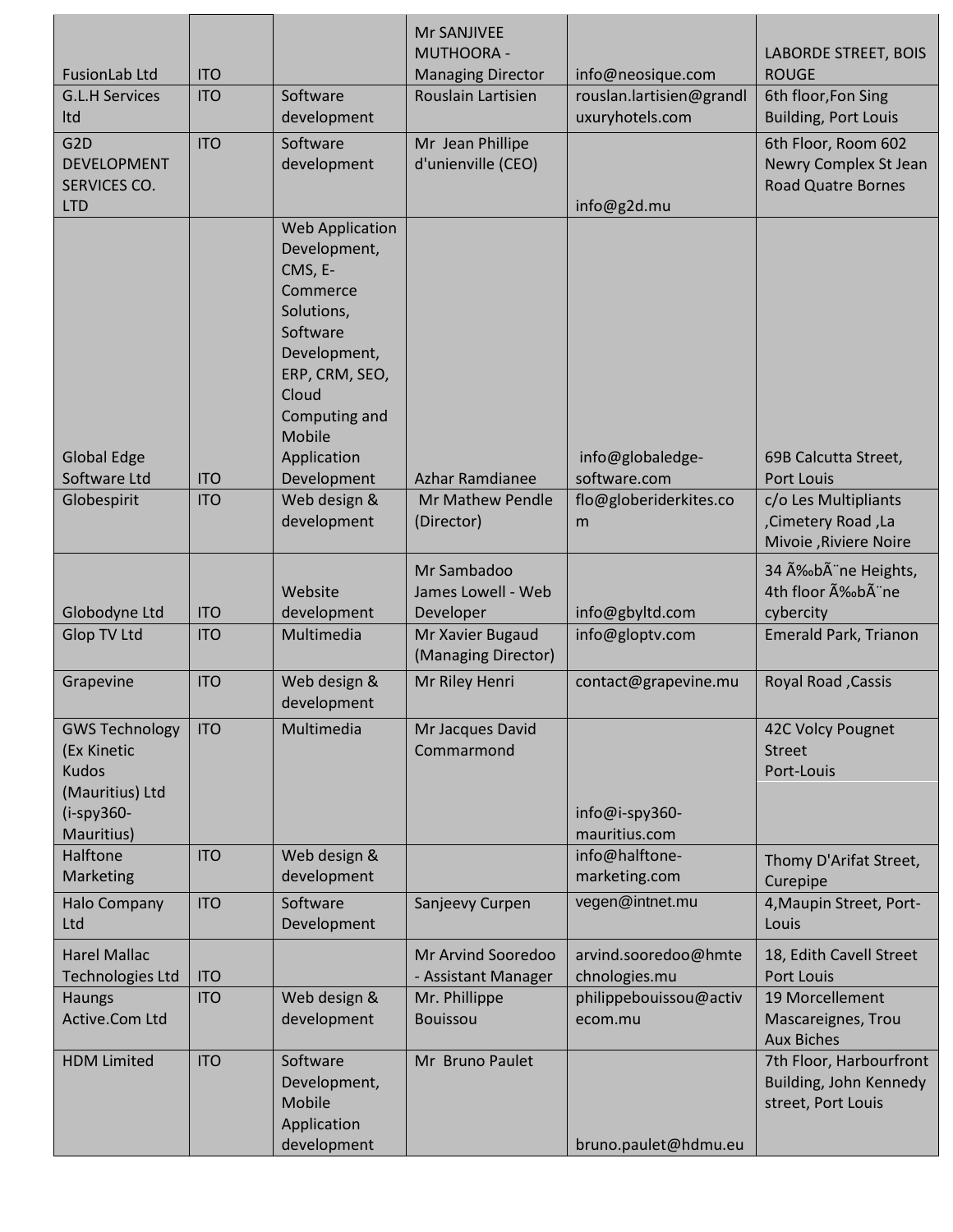| <b>Helios</b><br>Technology<br><b>Solutions</b><br>High End<br><b>Graphics Ltd</b> | <b>ITO</b><br><b>ITO</b> | Multimedia                                        | Mr Tony Printemps -<br><b>Managing Director;</b><br>Dr Visham<br>Ramsurrun -<br>Research and<br>Development<br>Manager -<br><b>Managing Director</b><br>Mrs. Devianee<br>Foogooa | tony.printemps@heliost<br>echnology.org;<br>visham.ramsurrun@heli<br>ostechnology.org<br>sunita@highendgraphic<br>s.info | 7 Rue Florence<br>Nightingale, Quatre-<br><b>Bornes</b><br>201 Ave St Paul,<br>Residence St Jacques,<br>Flic en Flac          |
|------------------------------------------------------------------------------------|--------------------------|---------------------------------------------------|----------------------------------------------------------------------------------------------------------------------------------------------------------------------------------|--------------------------------------------------------------------------------------------------------------------------|-------------------------------------------------------------------------------------------------------------------------------|
| Hypnodesign<br>Ltd.                                                                | <b>ITO</b>               | Multimedia                                        | <b>JOKHOO</b><br><b>HANSRAJSINGH</b>                                                                                                                                             | abhishek_jokhoo@hotm<br>ail.com                                                                                          | 15, Dr Lesur Street,<br>Beau Bassin                                                                                           |
| Ichoc                                                                              | <b>ITO</b>               | Software<br>Development                           | Mr. Krishna<br>Thirapathi                                                                                                                                                        | k.thirapathi@icoc.com;<br>info@ichoc.com                                                                                 | 6A Sir Walter Besant,<br><b>Beau Bassin</b>                                                                                   |
| I-consult                                                                          | <b>ITO</b>               | Software<br>Development                           | Mrs Doris Lim How<br>(System Integration<br>manager)                                                                                                                             | dlimhow@ibl.intnet.mu                                                                                                    | 2nd Flr, IBL House<br>Caudan Waterfront,<br>Port Louis.                                                                       |
| <b>ID Soft</b>                                                                     | <b>ITO</b>               | Software<br>Development                           | Mr Farhad<br>Monodee (General<br>Manager)                                                                                                                                        | farhad@idsoft.mu;<br>info@idsoft.mu;<br>farhad@group-ids.com                                                             | 3rd floor, Hitech<br>Centre, Coastal Road,<br>Pointe aux sables                                                               |
| <b>iGEM Consulting</b><br>Company<br>Limited                                       | <b>ITO</b>               |                                                   | Mr CATHERINE<br>PIERRE CLAREL -<br>Director                                                                                                                                      | contact@igem.mu                                                                                                          | <b>4 MORCELLEMENT BER</b><br>LA CAVERNE, VACOAS                                                                               |
| Imaginaty                                                                          | <b>ITO</b>               | Web design &<br>development                       | Mr Arnault Cassanet                                                                                                                                                              | fgavois@blueiceexecuti<br>ve.com;<br>acassanet@imaginaty.c<br>om                                                         | KL Center, Off 209, C/r<br>Abattoir & Olivier's<br>Streets,<br><b>Port Louis</b>                                              |
| <b>IMS</b>                                                                         | <b>ITO</b>               | Web Design &<br>Development,<br><b>Info Stats</b> | Mr N. Gayraud<br>(Director)                                                                                                                                                      | infos@nicoptik.com                                                                                                       | 5,Green<br>Avenue, Vacoas                                                                                                     |
| Incap Ltd<br>Indian Cloud &                                                        | <b>ITO</b><br><b>ITO</b> | Website<br>development<br>Software                | Mr Chenede<br>Emmanuelle Jean<br>Louis Regis -<br>Director<br>Xavier Lopez                                                                                                       | echenede@linkeo.com<br>x.lopez@caspeo.fr                                                                                 | 4eme Etage, Columbia<br>Court Building, Angle<br>Avenue Draper et<br>Route St Jean Quatre<br><b>Bornes</b><br>C/o JUNGA, BPML |
| Development                                                                        |                          | Development                                       |                                                                                                                                                                                  |                                                                                                                          | Building, Beau Vallon,<br>Mahebourg                                                                                           |
| Infinesys<br>(http://infinesys.<br>$com$ )                                         | <b>ITO</b>               | Web design &<br>development                       | Mrs Nathalie Motel                                                                                                                                                               | nathalie.motet@infines<br>ys.com                                                                                         | Heliconia Lane, Moka                                                                                                          |
| Infomil<br>(Mauritius) Ltd                                                         | <b>ITO</b>               | Software<br>development                           | <b>Mrs Nemorin Claire</b><br>- General Manager,<br>Mr Purmessur<br><b>Ashwin - Operations</b><br>Manager                                                                         | cnemorin@infomil.mu;<br>apurmessur@infomil.m<br>$\sf u$                                                                  | 7th Floor, Cyber<br>Tower1, Ebene Rose-<br>Hill                                                                               |
| Information<br><b>Delivery</b><br>Solutions                                        | <b>ITO</b>               | Software<br>development                           | Mr Jean Marc<br>Viljoen                                                                                                                                                          |                                                                                                                          |                                                                                                                               |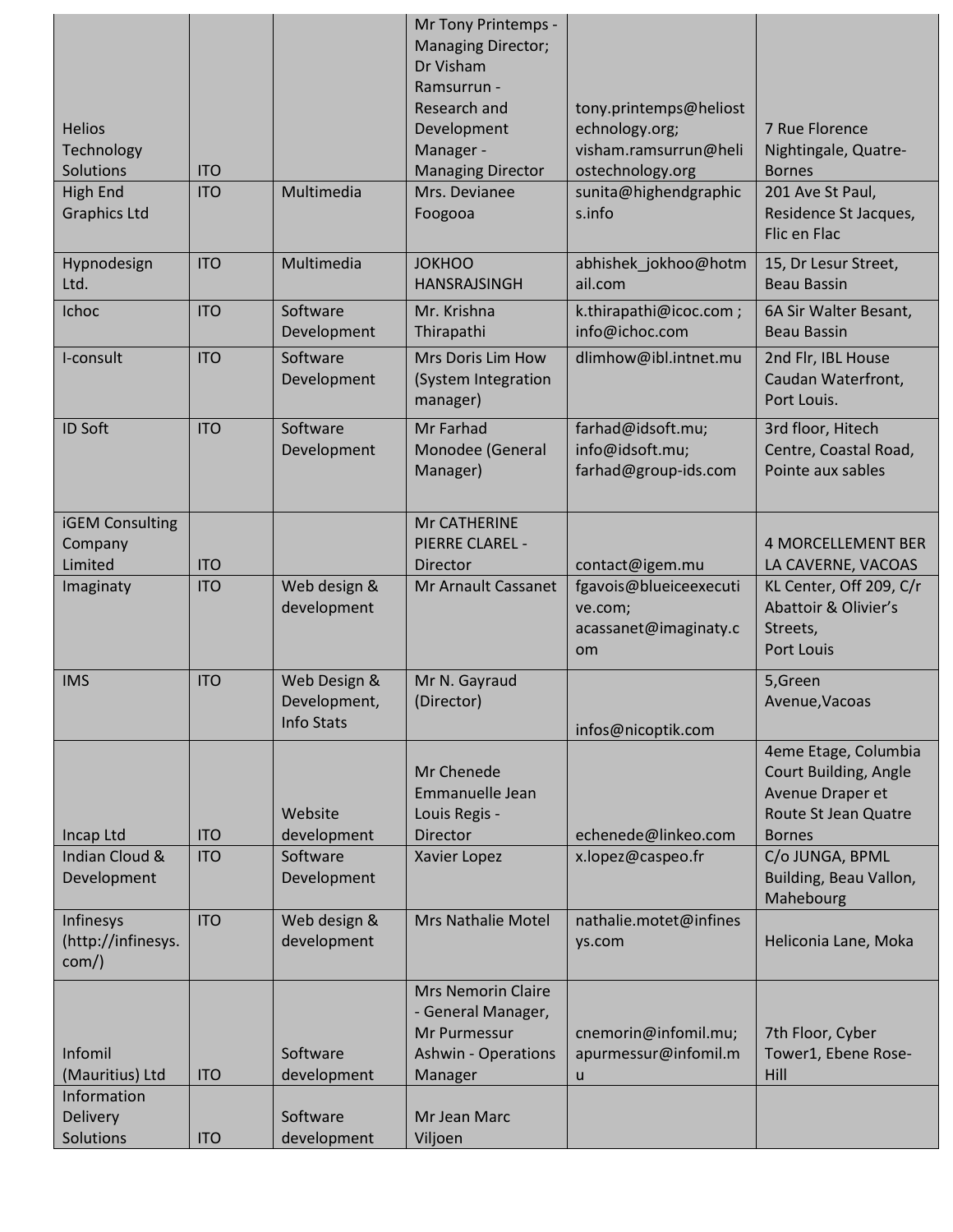| Ingenierie<br><b>Renaise Ocean</b><br>Indien Ltee/<br>Iroise Ltd       | <b>ITO</b> | Software<br>Development     | Mr. Remi Loyer                                       | iroise@21s.fr<br>remi.loyer@21s.fr                          | 4th Floor Immeuble<br>des Mascareignes,<br>angle des rues surcouf<br>et st jean, Quatre<br><b>Bornes</b> |
|------------------------------------------------------------------------|------------|-----------------------------|------------------------------------------------------|-------------------------------------------------------------|----------------------------------------------------------------------------------------------------------|
| Intelligence<br><b>Business</b><br>Solutions                           | <b>ITO</b> | Software<br>Development     | <b>Taariq Hussain</b><br><b>Budullah</b>             | thussain@intelligencesy<br>s.com                            | 4th Floor, 34 Ebene<br>Heights, Ebene<br>Cybercity                                                       |
| Internet<br>Advance<br><b>Services</b>                                 | <b>ITO</b> | E-Commerce                  | Mr MILLIERE<br>Alexandre - Director                  | contact@service-<br>internet-offshore.com                   | 280 Royal Road Rose<br>Hill                                                                              |
| <b>iOMM Ltd</b>                                                        | <b>ITO</b> | Multimedia                  | Mr David Peter Savy<br>/ Mr Vincent Koenig           | david@io-mm.com                                             | 2nd Floor Awmee<br>Building, Royale Road,<br>Pointe-Aux-Canonnier                                        |
| IO-SIS Indian<br>Ocean Strategic<br>Information<br>Systems             | <b>ITO</b> | Web Design &<br>Development | Géraldine Francois /<br>Mervyn Chan                  | gefrancois@io-sis.com                                       | 9th Floor, Raffles<br>Tower 19, Cyber City<br>Ebene                                                      |
| <b>Island Vision</b>                                                   | <b>ITO</b> | Multimedia                  | Mr Toofani                                           | islandvsn@yahoo.com;<br>jeetenmbc@yahoo.com                 | Royal Road Castel Eau<br>Coulee                                                                          |
| ithink                                                                 | <b>ITO</b> | Multimedia                  | Mr Linley Tanner                                     | marketing@bigstudiocre<br>ative.com                         | 5 Victor Lamarque St,<br>Curepipe                                                                        |
| Ivisible Ltd                                                           | <b>ITO</b> | Web design &<br>development | <b>Mr Romaric</b><br>Lablanche                       | romaric.lablanche@ivisi<br>ble.com                          | Villa Hilbocus,<br>Morcellement Raffray,<br>Chemin Casse-Ghoon,<br><b>Pointe aux Canonniers</b>          |
| Jaivin Consulting                                                      | <b>ITO</b> |                             | Mr Parmeseeven<br><b>CHINAPIEL - Director</b>        | info@jaivinconsulting.co<br>m                               | Plaines des Gersigny<br><b>CENTRAL FLACQ</b>                                                             |
| JD Internet<br>Software<br>services                                    | <b>ITO</b> | Software<br>Development     | Mr. Ravi                                             | info@jd.mu                                                  | Unit 2, 10 Informatics<br>park, La tour koenig,<br>Pte-aux-sables                                        |
| Jungle Blue<br><b>International Ltd</b>                                | <b>ITO</b> | Multimedia                  | Mr Saud Al-Harkan<br>CEO - Sandeep<br><b>Baguant</b> | sandeep@jungleblue.co<br>m;<br>jungleblue1994@gmail.<br>com | 5, La Croix<br>Street, Forest Side                                                                       |
| Katizo                                                                 | <b>ITO</b> | Multimedia                  | Amrit Joyekurun                                      | info@katizo.com                                             | Ebene house, 3rd<br>floor, 33 cybercity,<br>Ebene                                                        |
| <b>KDA Geosystems</b><br>Ltd                                           | <b>ITO</b> | Multimedia                  | Mr Robin Dwarka                                      | robin@kda-ltd.com;<br>robinfoto@yahoo.com                   | Office No. 24, Stratton<br>Court, Poudrière<br><b>Street, Port Louis</b>                                 |
| keep moving<br>company Itd                                             | <b>ITO</b> | Software<br>Development     | Mr Iirshaad<br>Goolamally -<br><b>Director</b>       | keepmovingservices@g<br>mail.com                            | 27 M. Abdool Rashid<br>Nawab St, P. Louis                                                                |
| <b>Kelcom Ltd</b>                                                      | <b>ITO</b> | Web design &<br>development | Mr Pierre Lacaille                                   | pierre@lacaille.fr                                          | 12 Morcellement<br>Boucan, Phoenix                                                                       |
| <b>Keyrus</b><br>(Mauritius) Ltd                                       | <b>ITO</b> | Software<br>development     | <b>Mr SOBRIDO Nicolas</b><br>- Director              | nicolas.sobrido@keyrus.<br>com                              | 5th floor, Immeuble<br>Mascareignes, Avenue<br>Saint Jean Quatre<br><b>Bornes</b>                        |
| <b>Kinetic Kudos</b><br>(Mauritius) Ltd<br>$(i-spy360 -$<br>Mauritius) | <b>ITO</b> | Multimedia                  | Mr Jacques David<br>Commarmond                       | info@i-spy360-<br>mauritius.com                             | 42C Volcy Pougnet<br><b>Street</b><br>Port-Louis                                                         |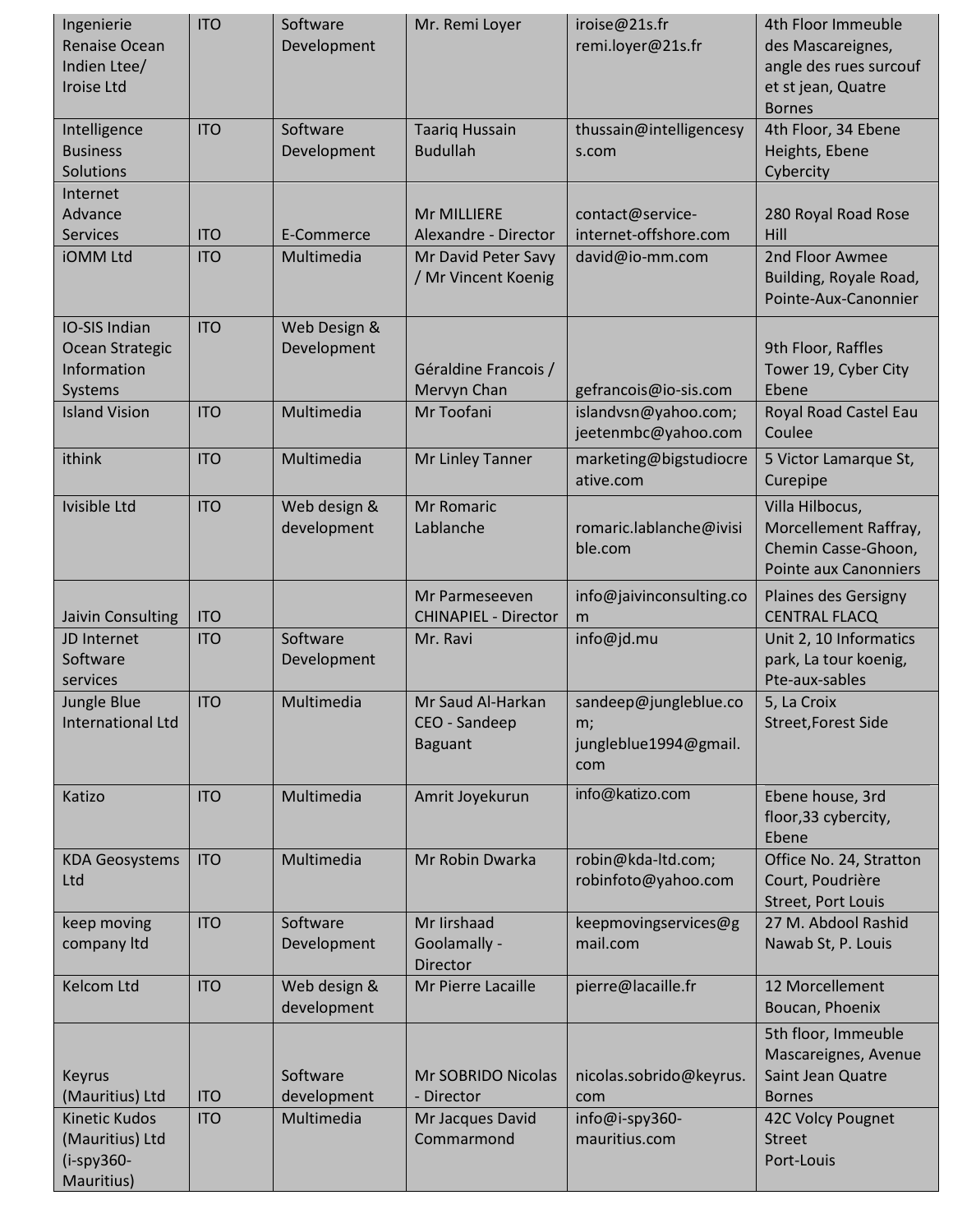| <b>KM Orizzon</b>                                    | <b>ITO</b> |                                              | Mr Xavier Benoit -<br><b>Managing Director</b>                     | xbenoit@orizzon.com                                                          | 1827 Building, Vivea<br>Business Park, St Pierre<br>(PO Box 49, Reduit)                                    |
|------------------------------------------------------|------------|----------------------------------------------|--------------------------------------------------------------------|------------------------------------------------------------------------------|------------------------------------------------------------------------------------------------------------|
| Knowledge<br>Seven                                   | <b>ITO</b> |                                              | Mr Avinash Meetoo<br>- Managing Director<br>and Founder            | avinash@knowledge7.c<br>om                                                   | Suite 504-506, Newry<br>Complex, St Jean Road,<br>Quatre-Bornes,<br><b>Mauritius</b>                       |
| Korrect                                              | <b>ITO</b> | Software<br>development                      | <b>Simon Peters</b>                                                | simonp@kartelsolutions<br>.com                                               | Regus, Ebene                                                                                               |
| L'ets Meet Ltd                                       | <b>ITO</b> | Software<br>development                      | Mr Sumaroo Suyash<br>Kumar - CEO                                   | suyash515@gmail.com                                                          | Bengali Road Beaux<br>Songes                                                                               |
| Linkeo Ltd                                           | <b>ITO</b> | Website<br>development                       | Mr Chenede<br>Emmanuelle Jean<br>Louis Regis -<br><b>Directeur</b> | echenede@linkeo.com                                                          | 4eme Etage, Columbia<br>Court Building, Angle<br>Avenue Draper et<br>Route St Jean Quatre<br><b>Bornes</b> |
| <b>LMP Technology</b><br>Itd                         | <b>ITO</b> | Website<br>development                       | Mr Verbeeck<br>Ludovic - Project<br>Manager                        | ludovic@wigroup.co.za                                                        | DBM Building,<br><b>Industrial Zone</b><br>Coromandel                                                      |
| Logos Smart<br><b>Card Ltd</b>                       | <b>ITO</b> | Software<br>Development                      | Mr. Pieter<br>Swanepoel<br>Mr.Chaman<br>Leelodharry                | pieter.swanepeol@logo<br>ssolvo.com;<br>cleelodharry@bluefish.c<br><b>om</b> | 5th Floor, Tower 1,<br>Nexteracom, Ebene                                                                   |
| <b>LTM Digital Ltd</b>                               | <b>ITO</b> | Web design &<br>development                  | Lam Thuon Mine<br>Wan Moy                                          | dealam@intnet.mu                                                             | 50 Avenue des Tulipes<br><b>Quatres Bornes</b>                                                             |
| Malachite<br><b>Business</b><br><b>Solutions Ltd</b> | <b>ITO</b> | Software<br>Development                      | Mr Fred Steinberg                                                  | fred@malachitebs.com                                                         | No 7 Ken Lee Centre<br>Cnr Abattoir & Olivia St,<br><b>Port Louis</b>                                      |
| Mapadvert                                            | <b>ITO</b> | Website<br>development                       | Mr Reesaul Yogesh -<br>Director                                    | yog_reesaul@yahoo.co<br>m                                                    | 17A Allee Brillant<br><b>Castel Phoenix</b>                                                                |
| Mauritius.biz<br>hosting                             | <b>ITO</b> | Web Design &<br>Development                  | Junaid Rabbani                                                     | jr@mauritius.biz;<br>helpdesk@mauritius.biz                                  | 52 arsenal street, port<br>louis                                                                           |
| Mauritouch Itd                                       | <b>ITO</b> | Software<br>Development                      | Jerome Stephane<br>Appavoo - Director                              | a.appavoo@mauritouch<br>.com                                                 | 29 Bis Mere<br>Barthelemy, P. Louis                                                                        |
| <b>MAURIWEB</b><br><b>NETWORK</b><br><b>SERVICES</b> | <b>ITO</b> | $E-$<br>Commerce, Web<br>site<br>development | Mr Ruhomally<br>Hassenjee - Director                               | info@mauriweb.com;<br>hassenjee@mauriweb.c<br><b>om</b>                      | 34, Cybercity, 4th Floor<br>Ebene Heights Ebene.                                                           |
| <b>MBRS</b><br>Consulting                            | <b>ITO</b> | Software<br>development                      | Mr Christophe<br>Sarrabayrouse                                     |                                                                              |                                                                                                            |
| Media Pixel Ltd                                      | <b>ITO</b> | Website<br>development                       | Mr Bholah Ved<br>Prakash - Director                                | prakash.bholah@gmail.c<br><b>om</b>                                          | La VIGIE ROAD<br><b>NOUVELLE FRANCE</b>                                                                    |
| Media Spin                                           | <b>ITO</b> | Multimedia                                   | Mr J.M. Estrade,<br><b>Managing Director</b>                       | info@tuxlab.mu                                                               | 13 Avenue les Alizees,<br>Tamarin                                                                          |
| Medianity                                            | <b>ITO</b> |                                              | Mr Will Davy<br>Stephen                                            | medianity@gmail.com;<br>gros76jim@yahoo.fr                                   | 12 Ave Lees, Morc. La<br>Cochelle<br>Baie du Tombeau                                                       |
| Micros Fidelio<br>(Mauritius) Ltd                    | <b>ITO</b> |                                              | Catherine Lim                                                      | catlim@micros.com                                                            | Mezannine Ground,<br>49 Labourdonnais St<br>Port Louis                                                     |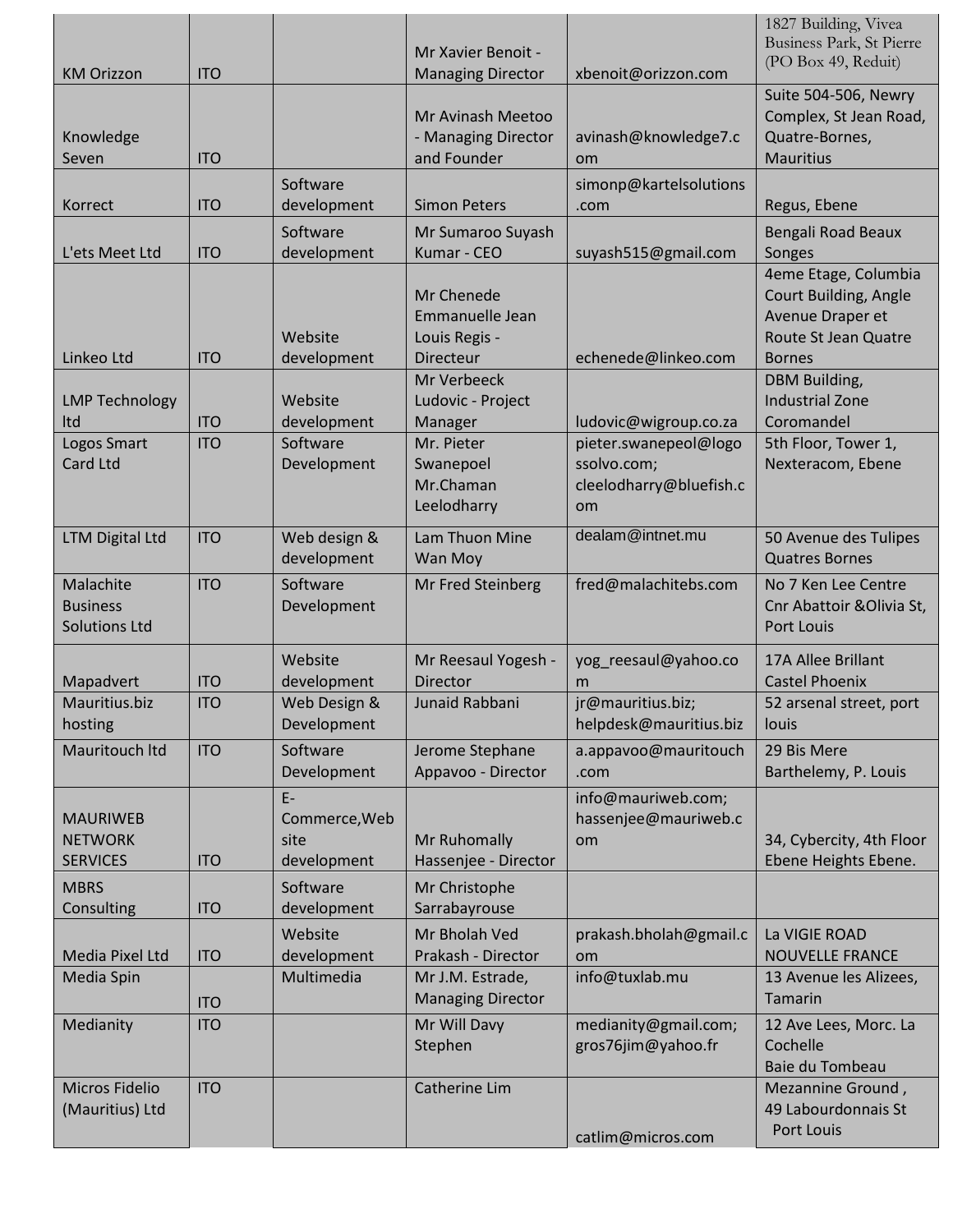| Microsoft Indian<br>Ocean Islands<br>Ltd (MIOI) | <b>ITO</b>                                                                    |                                                                                                                                                                                                   | <b>Mr Paul Bunting</b>                                                           | mcordani@microsoft.co<br>m                          | 3rd Floor, Barkly<br>Wharf, Caudan<br>Waterfront                                                      |
|-------------------------------------------------|-------------------------------------------------------------------------------|---------------------------------------------------------------------------------------------------------------------------------------------------------------------------------------------------|----------------------------------------------------------------------------------|-----------------------------------------------------|-------------------------------------------------------------------------------------------------------|
| Misys Ltd                                       | <b>ITO</b>                                                                    |                                                                                                                                                                                                   | Mr. Mohamed<br><b>Ibrahim Salarbux</b>                                           | dotcom@intnet.mu                                    | 13 Padaruth Lane<br>Vacoas                                                                            |
| Mitis Ltd.                                      | <b>ITO</b>                                                                    |                                                                                                                                                                                                   | Michael Jasmin                                                                   | michael.jasmin@gmail.c<br>om                        |                                                                                                       |
| Mobi Move LTD                                   | <b>ITO</b>                                                                    | Mobile<br>Application<br>Development                                                                                                                                                              | Mr Siao Jonathan -<br><b>Director</b>                                            | jonathan@wearemobim<br>ove.com                      | Unit 14 Sayed Hossen<br><b>Road Phoenix</b>                                                           |
| Mokaza                                          | <b>ITO</b>                                                                    | Mobile<br>Applications<br>development                                                                                                                                                             | Jonathan Siao                                                                    | support@mokaza.com/<br>jonathan@mokaza.com          | 15 Impasse Rue<br>Victoria, Quatre Bornes                                                             |
| <b>Motion Lounge</b><br>Ltd                     | <b>ITO</b>                                                                    | Web design &<br>development                                                                                                                                                                       | <b>KEERODHUR</b><br><b>AVINASH</b>                                               | info@motionlounge.net                               | Dr Joseph Riviere<br>Street, Les Casernes,<br>Curepipe                                                |
| <b>Nabla Business</b><br>Solutions              | <b>ITO</b>                                                                    | Software<br>development                                                                                                                                                                           | <b>Norman Ross</b>                                                               | nross@nabla.mu                                      | Coastal Road, Pointe<br><b>Aux Sables</b>                                                             |
| <b>Nas Solutions</b><br>Ltd.                    | <b>ITO</b>                                                                    | Web Design &<br>Development                                                                                                                                                                       | <b>MUHAMMAD</b><br><b>NASEEM</b><br><b>KHOODORUTH</b>                            | info@nas-solutions.com                              | <b>Quatres Bornes</b>                                                                                 |
| <b>Nautilus</b><br>Maurice                      | <b>ITO</b>                                                                    | Multimedia                                                                                                                                                                                        | Sheila Seebaluck                                                                 | sheila@nautilus.fr                                  | sir celicourt antelme<br><b>Street</b><br>Rose-Hill.                                                  |
| Navi Partner                                    | <b>ITO</b>                                                                    |                                                                                                                                                                                                   | Mr Vishal Sahody<br>(web developer)                                              | vis@navipartner.com                                 | Block 2, Clarens Fields,<br><b>Medine Business Park</b><br><b>Black River Road,</b><br><b>Bambous</b> |
| Nemesys Ltd                                     | <b>ITO</b>                                                                    |                                                                                                                                                                                                   | Nelina S Mootyen -<br>Director                                                   | info@nemesys.mu                                     | 34 Cybercity, Ebene<br>Heights, 4th Floor,<br>Ebene                                                   |
| Neo network<br>Solutions                        | <b>ITO</b>                                                                    |                                                                                                                                                                                                   | Mr Bruneau<br>woomed                                                             | contact@neo.co.mu;<br>francesca@neo.co.mu           | 20 Kwan Tee Street,<br>Les Salines, Port Louis                                                        |
| Neoxo Limited                                   | <b>ITO</b>                                                                    |                                                                                                                                                                                                   | Uteem Chambers /<br>Gilles Ahaw / Ali<br>Peerbux                                 | muteem@intnet.mu<br>gilles.athaw@calaw.mu           | 4th Floor, Les Jamalacs<br><b>Building Vieux Conseil</b><br><b>Street, Port Louis</b>                 |
| <b>Nerus</b><br>Netgroup                        | ITO, ICT<br>Trade, IT<br>Services,<br>Telecom<br>municati<br>on<br><b>ITO</b> | Retail,<br>Wholesale,<br>Mobile<br>application<br>development,<br>Website<br>Development,<br>Software<br>Development,<br>Multimedia,<br>Consultancy, E-<br>commerce,<br>Network<br>Infrastructure | Mr Valaydon Ashdin<br>- Director<br><b>Vincent Duval</b><br>Latreille (Director) | ashdin@nerussolution.c<br>om<br>contact@netgroup.mu | 14, Buswell Avenue<br>Quatre-Bornes<br>Netgroup Ltd, A3, 5th<br>Floor, Cyber Tower,<br>Ebene          |
| Netsoft Ltd                                     | <b>ITO</b>                                                                    |                                                                                                                                                                                                   | Mr Richard Moutia -<br><b>MD</b>                                                 | netsoft@intnet.mu                                   | Dr. Delaitre Avenue<br>Quatre-Bornes                                                                  |
|                                                 |                                                                               |                                                                                                                                                                                                   |                                                                                  |                                                     |                                                                                                       |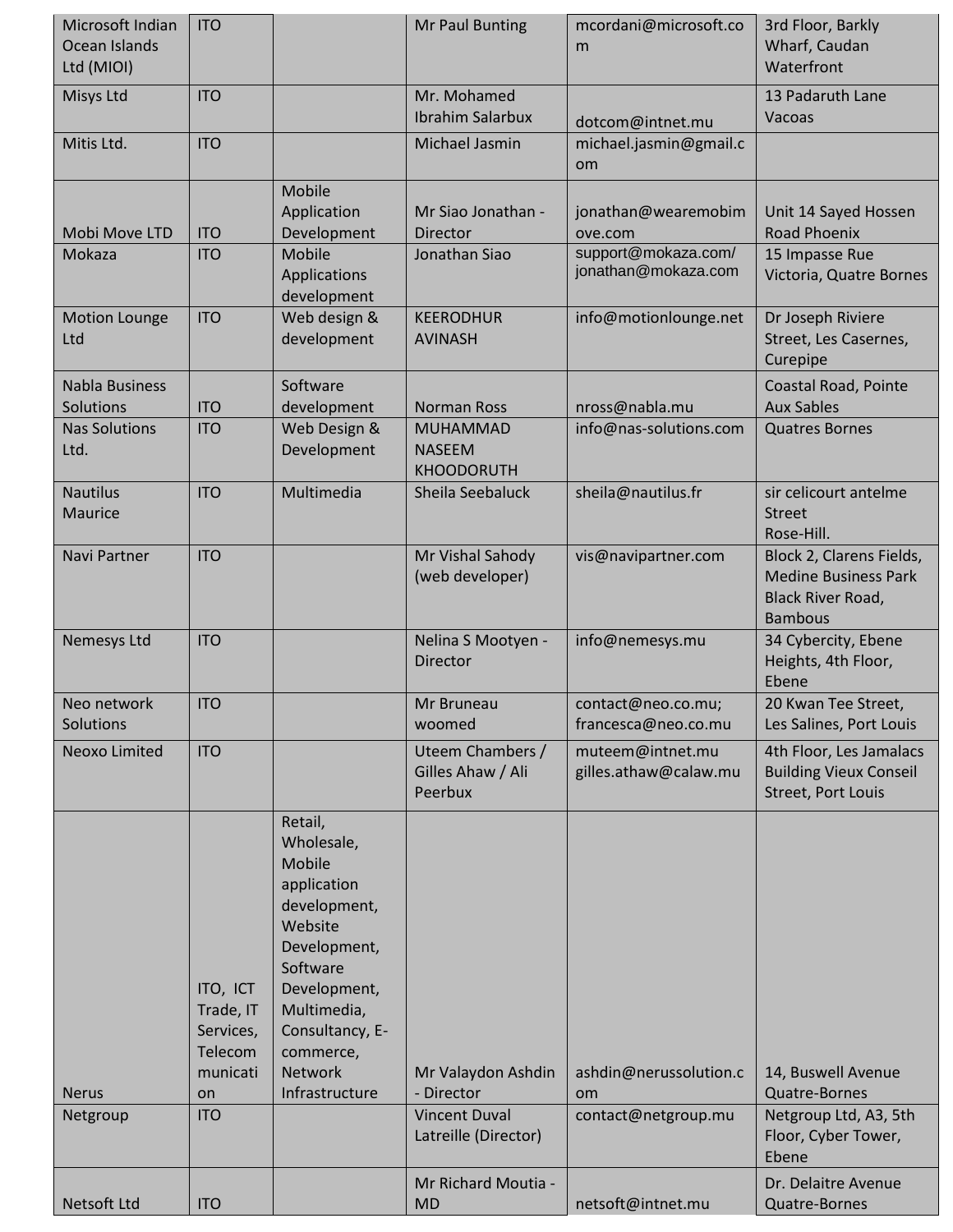| New Concept<br>Information<br><b>Technology Ltd</b> | <b>ITO</b>                                             |                                                                  | Mr Patrick Hoareau                                        | direction.ncit@intnet.m<br>u                                                  | Avenue Bernardin de St<br>Pierre, Quatre Bornes                                              |
|-----------------------------------------------------|--------------------------------------------------------|------------------------------------------------------------------|-----------------------------------------------------------|-------------------------------------------------------------------------------|----------------------------------------------------------------------------------------------|
| New Edge<br><b>Solutions</b>                        | <b>ITO</b>                                             |                                                                  | Nadine Viger                                              | info@newedgesolutions<br>.com;<br>helpdesk@newedgesolu<br>tions.com           | Telfair, Moka                                                                                |
| Nicoptik<br><b>Productions Ltd</b>                  | <b>ITO</b>                                             | Multimedia                                                       | Mr N. Gayraud<br>(Director)                               | infos@nicoptik.com                                                            | 420, Flat Moosun,<br>Modern Square,<br>Vacoas                                                |
| Ocean Digital<br>Applications                       | <b>ITO</b>                                             | Web Design &<br>Development                                      | Nadeem Mosafeer                                           | nadeem@gibsonandhills<br>.com                                                 |                                                                                              |
| <b>Odeco Focus Ltd</b>                              | <b>ITO</b>                                             | Multimedia                                                       | Olivier de<br>Comarmond                                   | odeco.focus@gmail.com                                                         | $\blacksquare$                                                                               |
| <b>OPDA Ltd</b>                                     | <b>ITO</b>                                             | Web Design &<br>Development                                      | David Tin                                                 | davidtin@opdaconsultin<br>g.com                                               | 70 Labourdonnais<br>Street, Rose Hill                                                        |
| Open Mind Ltd                                       | <b>ITO</b>                                             | Software<br>Development                                          | Geerish Sumbojee                                          | geerish@omerp.net                                                             | 15, Avenue Latanier,<br>Quatre Bornes.                                                       |
| <b>Orinux Ltd</b>                                   | ITO, BPO<br><b>Non</b><br>Voice, IT<br><b>Services</b> | Technical<br>Helpdesk, Back<br>office, Software<br>development   | Mr Arvind Boodhoo/<br>Mr Kushan Naik<br>(General Manager) | orinux@orinux.com<br>aboodhoo@orinux.com                                      | 3rd floor, Telfair<br>Complex<br>3, Avenue Telfair<br>Quatre-Bornes                          |
| <b>Ovela Solutions</b><br>Ltd                       | <b>ITO</b>                                             | Software<br>Development<br>,Mobile<br>Application<br>Development | Hantzley Tauckoor                                         | hauntzley@ovela-<br>solutions.net                                             | Bernardin de St. Pierre<br>Rd,<br>Curepipe                                                   |
| Pamphile<br><b>Solutions (MRU)</b><br>Ltd           | <b>ITO</b>                                             | Software<br>development                                          | Mr Bhavin Shah<br>(Director)                              | mail@pamphile.biz                                                             | 98, Avenue Trianon II,<br><b>Quatre Bornes</b>                                               |
| Parafirms Ltd.                                      | <b>ITO</b>                                             | Web design &<br>development                                      | Mr Ehmad Ashad<br>Karamuth                                | ehshad@intnet.mu                                                              | royal Road, Grand Bois                                                                       |
| Parilink Web<br>Solutions                           | <b>ITO</b>                                             | Web design &<br>development                                      | riyad domun                                               | contact@parilink-<br>websolutions.com;<br>riyad@parilink-<br>websolutions.com | 112, Avenue Dr<br>Maurice Curé, Vacoas                                                       |
| Parixis Ltd                                         | <b>ITO</b>                                             | Web design &<br>development                                      | Mr Christophe Jean<br>Parmentier                          | cparmentier@parixis.co<br>m                                                   | Residence Alisées,<br><b>Grand Baie</b>                                                      |
| Pecunia<br>Technologies Ltd                         | <b>ITO</b>                                             |                                                                  | Mr Jean Claude<br>D'argent - Managing<br><b>Director</b>  | dargentjeanclaude@gm<br>ail.com                                               | 7th Floor, Suite 7022,<br><b>Hennessy Court, Pope</b><br>Hennessy St, Port Louis             |
| Pika Graphics<br>Ltd                                | <b>ITO</b>                                             | Multimedia                                                       | Mrs Ah Chin Kow                                           | nexiamtius@intnet.mu                                                          | C/o Nexia Baker &<br>Arenson, 5th Floor,<br>C&R Court, 49<br>Labourdonnais St, Port<br>Louis |
| Pinkart                                             | <b>ITO</b>                                             | Website<br>development,<br>multimedia                            | Mr Arthur Jalon                                           | info@pinkart-ltd.com;<br>ajalon@pinkart-ltd.com                               | 14 avenue des<br>palmiers, Quatre<br><b>Bornes</b>                                           |
| <b>Pixel Edifice</b>                                | <b>ITO</b>                                             | Website<br>development,<br>CMS, brand<br>management              | Nicolas l'eveille                                         | director@pixel-<br>edifice.com                                                | Sodnac Road, Quatre-<br><b>Bornes</b>                                                        |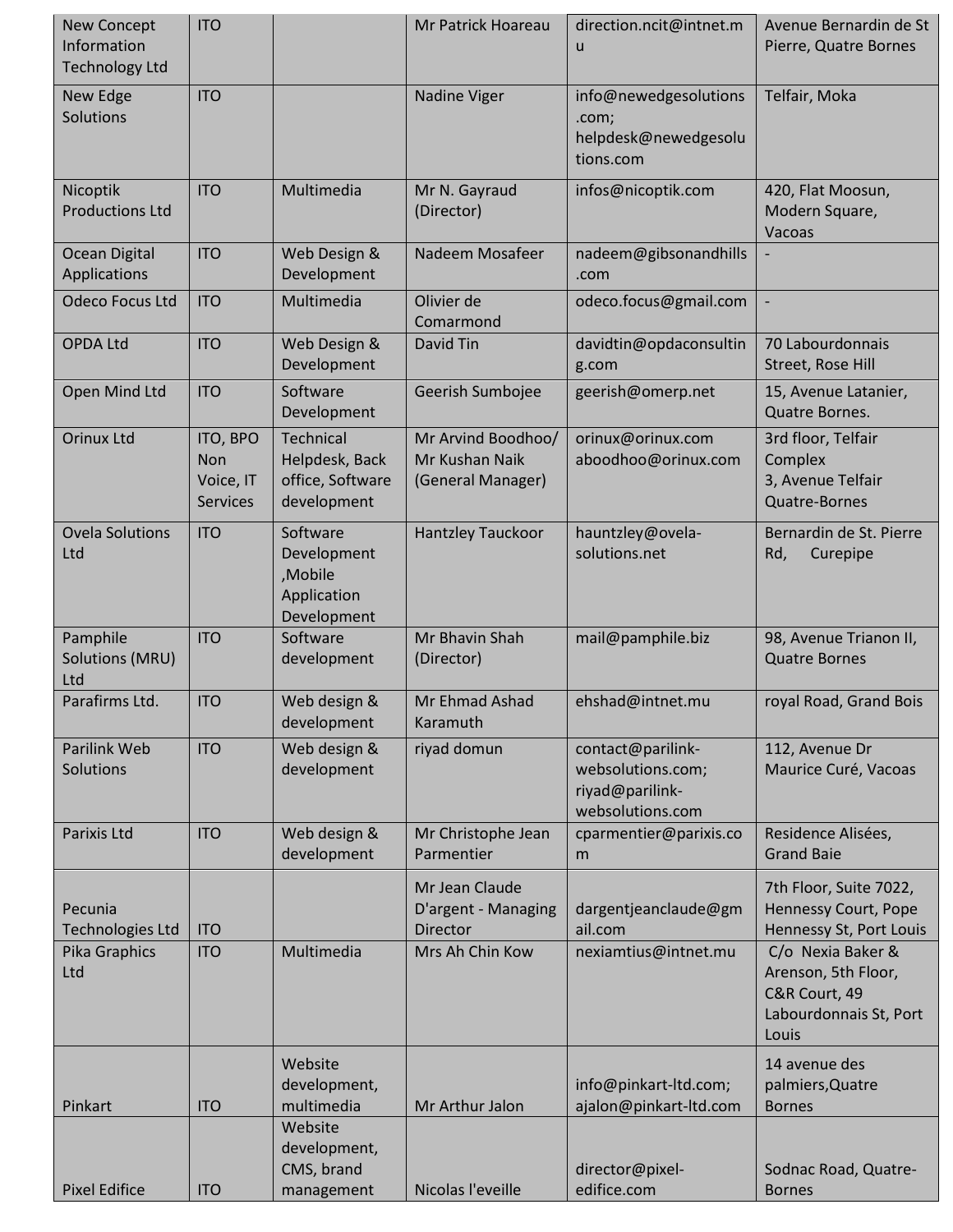| Piyo Apps<br>(MobiMove LTD)                                     | <b>ITO</b>                                                            | Mobile<br>Applications<br>development                                                                                                                                                                               | Mr Jonathan Siao                                                                                    | jonathan@mokaza.com                                                 | 105 Rue La reine<br>Rosehill                                                        |
|-----------------------------------------------------------------|-----------------------------------------------------------------------|---------------------------------------------------------------------------------------------------------------------------------------------------------------------------------------------------------------------|-----------------------------------------------------------------------------------------------------|---------------------------------------------------------------------|-------------------------------------------------------------------------------------|
| Posterita                                                       | <b>ITO</b>                                                            | Software<br>Development                                                                                                                                                                                             | Mr Alexandre Tsang<br>Mang Kin (Director)<br>Mr Frederique<br><b>Tsang Mang Kin</b><br>(Director)   | alexandre.tsang@poster<br>ita.org<br>fred.tsang@posterita.or<br>g   | 15, Avenue Victoria,<br><b>Quatre Bornes</b>                                        |
| Primecom Ltd                                                    | <b>ITO</b>                                                            | Website<br>development                                                                                                                                                                                              | Mr Tencaramadon<br>Jean Noel - Director                                                             | primecom@intnet.mu                                                  | 23 Avenue Poivre<br><b>Quatre Bornes</b>                                            |
| Pro E-Com, Ltd                                                  | <b>ITO</b>                                                            |                                                                                                                                                                                                                     | Mr Paul F. Becker,<br>Esq. - employee                                                               | paulbecker@earthpulse.<br>net                                       | 285 morcellement<br>palmyre                                                         |
| ProLib Ltd                                                      | <b>ITO</b>                                                            | Software<br>Development                                                                                                                                                                                             | Satidanand Navjee<br>(Director)                                                                     | vik.navjee@prolib.mu<br>info@prolib.mu                              | Block 02A5 Level 2<br><b>CyberTower Ebene</b>                                       |
| <b>Proximity BBDO</b><br><b>Indian Ocean</b>                    | <b>ITO</b>                                                            | Website<br>Development,<br>Software<br>Development, E-<br>commerce,                                                                                                                                                 | Mr Bonnet Gilbert -<br><b>Managing Director;</b><br>Mr Rajabalee<br>Imteeaz - Technical<br>Director | bonnetg@proximity.bbd<br>o.fr;<br>rajabaleei@proximity.b<br>bdo.fr  | 3rd Floor, BG Court,<br>Saint Jean Road Quatre<br><b>Bornes</b>                     |
| Pyworks Ltd                                                     | <b>ITO</b>                                                            | Software<br>Development                                                                                                                                                                                             | Mr Michael Motet                                                                                    | michael@pyworks.biz                                                 | 3 Farquhar lane Q.<br><b>Bornes</b>                                                 |
| Quicknet<br><b>Technologies</b><br>Limited<br>RapidX Ltd.       | ITO, BPO<br>non<br>Voice, IT<br>Services,<br><b>KPO</b><br><b>ITO</b> | Back office,<br>BPO,<br>DC/DR/BCP, Tec<br>hnical<br>helpdesk,E-<br>commerce, Multi<br>media, Website<br>development, He<br>althcare<br>Outsourcing, Leg<br>al Process<br>Outsourcing<br>Web design &<br>development | Mr Ebrahim<br>Dawood Sadig -<br><b>Managing Director</b><br><b>Patrick Rene</b>                     | md@quicknet.mu<br>patrick.rene@rapidx.inf<br>$\mathbf 0$            | 89 St Jean Road Quatre<br><b>Bornes</b><br>14, Club Road, Olia<br>lane, vacoas      |
| Reefcube                                                        | <b>ITO</b>                                                            |                                                                                                                                                                                                                     | Dr Eric Chaber - Ceo                                                                                | Echaber@reefcube.biz                                                | Moka business center                                                                |
| Repro+ Ltd                                                      | <b>ITO</b>                                                            |                                                                                                                                                                                                                     | <b>Mrs Severine</b><br>Martial - Director                                                           | severine.martial@classi<br>ques-africains.com                       | 25, Route du Club,<br>Vacoas                                                        |
| <b>Resaplanet Ltd</b>                                           | <b>ITO</b>                                                            | E-Commerce                                                                                                                                                                                                          | Mrs Govinden<br>Marjorie - Director                                                                 | marjorie.govinden@res<br>aplanet-Itd.com                            | Bureau 113, Business<br><b>Park Grand Baie</b>                                      |
| <b>R-MAD Ltd</b>                                                | <b>ITO</b>                                                            | Software<br>Development                                                                                                                                                                                             | Mr Ahmad Abbas<br>Mamode                                                                            | ahmad@r-mad.com                                                     | Mont Oreb Lane,<br>Pereybere                                                        |
| <b>Rse Russell</b><br>Software<br>EngineeringCo.<br>Ltd         | <b>ITO</b>                                                            | Software<br>Development                                                                                                                                                                                             | Mr Michael John<br><b>Emile Russell</b>                                                             | michael@russell-<br>software-<br>engineering.com                    | 73 La Plantation<br><b>Marguery Riviere Noire</b>                                   |
| <b>Rubric Quality</b><br><b>Consultants Ltd</b><br>Sas Software | <b>ITO</b><br><b>ITO</b>                                              | Software testing<br>Software                                                                                                                                                                                        | Mr Ukesh<br>Ramjutton -<br><b>Managing Director</b><br>Mr Sharban Kumar                             | ukesh.ramjutton@rubric<br>-consulting.com<br>info@sas-net-savvy.com | 5th Floor, GM Tower, 7<br>Maupin St, Caudan,<br>Port-Louis<br>11 Corner Capuccine & |
| <b>Solutions Ltd</b>                                            |                                                                       | Development                                                                                                                                                                                                         | Jayabalan                                                                                           |                                                                     | <b>Manguiers</b><br>Morcellement St Jean<br>Q. Bornes                               |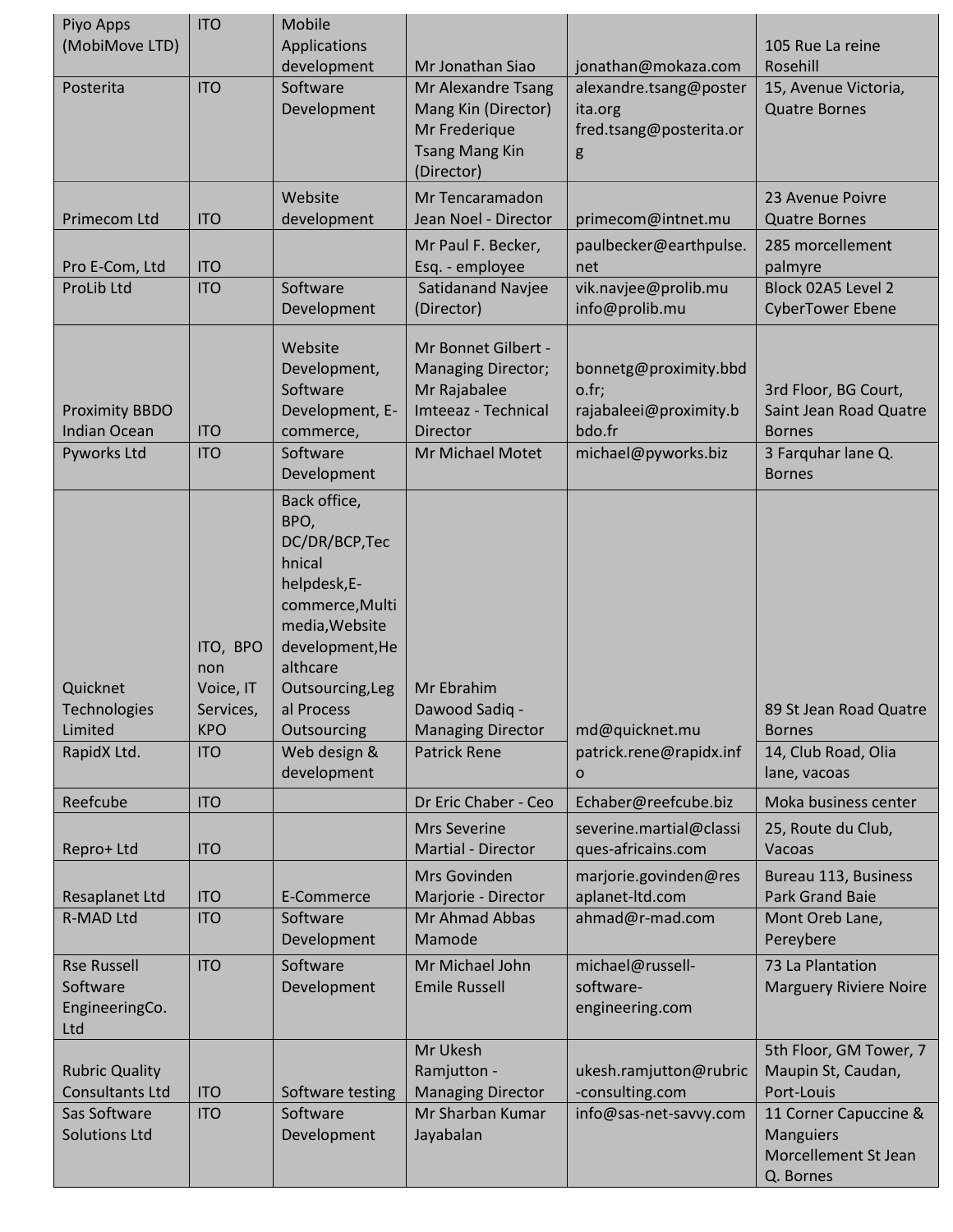| <b>SDO Consultants</b><br>Ltd                                                               | <b>ITO</b>                                              | Web design &<br>development,                                                                                                                                                                                                                            |                                                                                                                                                          | admin@sdo-<br>consultants.com                                           |                                                                            |
|---------------------------------------------------------------------------------------------|---------------------------------------------------------|---------------------------------------------------------------------------------------------------------------------------------------------------------------------------------------------------------------------------------------------------------|----------------------------------------------------------------------------------------------------------------------------------------------------------|-------------------------------------------------------------------------|----------------------------------------------------------------------------|
|                                                                                             |                                                         | Mobile<br>Applications<br>development                                                                                                                                                                                                                   | Stéphane Lambert                                                                                                                                         |                                                                         | 32 Avenue Mallefille<br>Quatre-Bornes                                      |
| Sebwit                                                                                      | <b>ITO</b>                                              | Software<br>Development                                                                                                                                                                                                                                 | Mr. Leonardo Russi                                                                                                                                       | leonardorussi@sebwit.<br>mu; info@sebwit.mu                             | Room Byron, 1st Floor<br><b>Cyber Tower</b><br>1, Cybercity Ebene          |
| Service Pilot Ltd<br>(www.servicepil<br>ot.com)                                             | <b>ITO</b>                                              | Software<br>Development                                                                                                                                                                                                                                 | Mr. Bernard Mahe                                                                                                                                         | info@servicepilot.com;<br>bmahe@servicepilot.co<br>m                    | Sir Willim Newton St,<br><b>Port Louis</b>                                 |
| Serviphony                                                                                  | ITO, BPO<br>non<br>Voice, IT<br>Services,<br><b>KPO</b> | Back Office,<br>BPO, Shared<br>Services,<br>Consultancy, Tec<br>hnical<br>helpdesk,E-<br>commerce, Soft<br>ware<br>development, W<br>ebsite<br>development,Fi<br>nance &<br>Accounting<br>Outsourcing, He<br>althcare<br>Outsourcing, Leg<br>al Process | Mr Jayaraj Vikrom -<br>Vice President -                                                                                                                  | vikrom@serviphony.co                                                    | 2nd Floor, Mindspace<br>building, 45, Cybercity<br>Ebene                   |
| <b>Shorecuts</b><br><b>Interactive Ltd</b>                                                  | <b>ITO</b>                                              | Outsourcing<br>Web design &<br>development                                                                                                                                                                                                              | Operations<br>Laurent Montagne<br>(Director)                                                                                                             | m<br>laurent@shorecuts.com                                              | 14, avenue des<br>Lataniers - Quatre                                       |
| Slx Ntech vision<br>Itd                                                                     | <b>ITO</b>                                              |                                                                                                                                                                                                                                                         | Mr Rakhesh Poonit                                                                                                                                        | info@ntech-vision.com                                                   | <b>Bornes</b><br>Ground Floor,<br>Industrial Zone, DBM<br>Bldg, Coromandel |
| Social Concept &<br>Media Ltd<br>Societe de<br>Soutraitance<br>D'inginierie<br>informatique | <b>ITO</b><br><b>ITO</b>                                | $E-$<br>commerce, Mobi<br>le Applications<br>development, M<br>ultimedia, Softw<br>are<br>development, W<br>ebsite<br>development                                                                                                                       | Mr Franacois Jean<br>Pierre Tomy -<br>Marketing Manager;<br>Mr Jamokeeah<br><b>Bhoomitra Kumar -</b><br><b>Operations Manager</b><br>Ms Valerie Leclezio | marketing@golfads.info<br>operations@golfads.info<br>aperrier@intnet.mu | 92C Allee Brillant Castel<br>Ave Empereur<br>Albion                        |
| Soft Connect ex.<br><b>Biz PayLtd</b>                                                       | <b>ITO</b>                                              | E-Commerce &<br>M-Commerce<br>payment<br>solutions                                                                                                                                                                                                      | Miss Anisha Mootee<br>- OP Assistant                                                                                                                     | anisha@soft-connect.biz                                                 | Ebene Tower Office 3,<br>Level 1, Lot 52 Ebene                             |
| Softpro                                                                                     | <b>ITO</b>                                              | Software<br>Development                                                                                                                                                                                                                                 | Rabrindra Dharam<br>Pyndiah                                                                                                                              | softpro@intnet.mu                                                       | suite 511-513 st james<br>court, st denis street,<br>port louis            |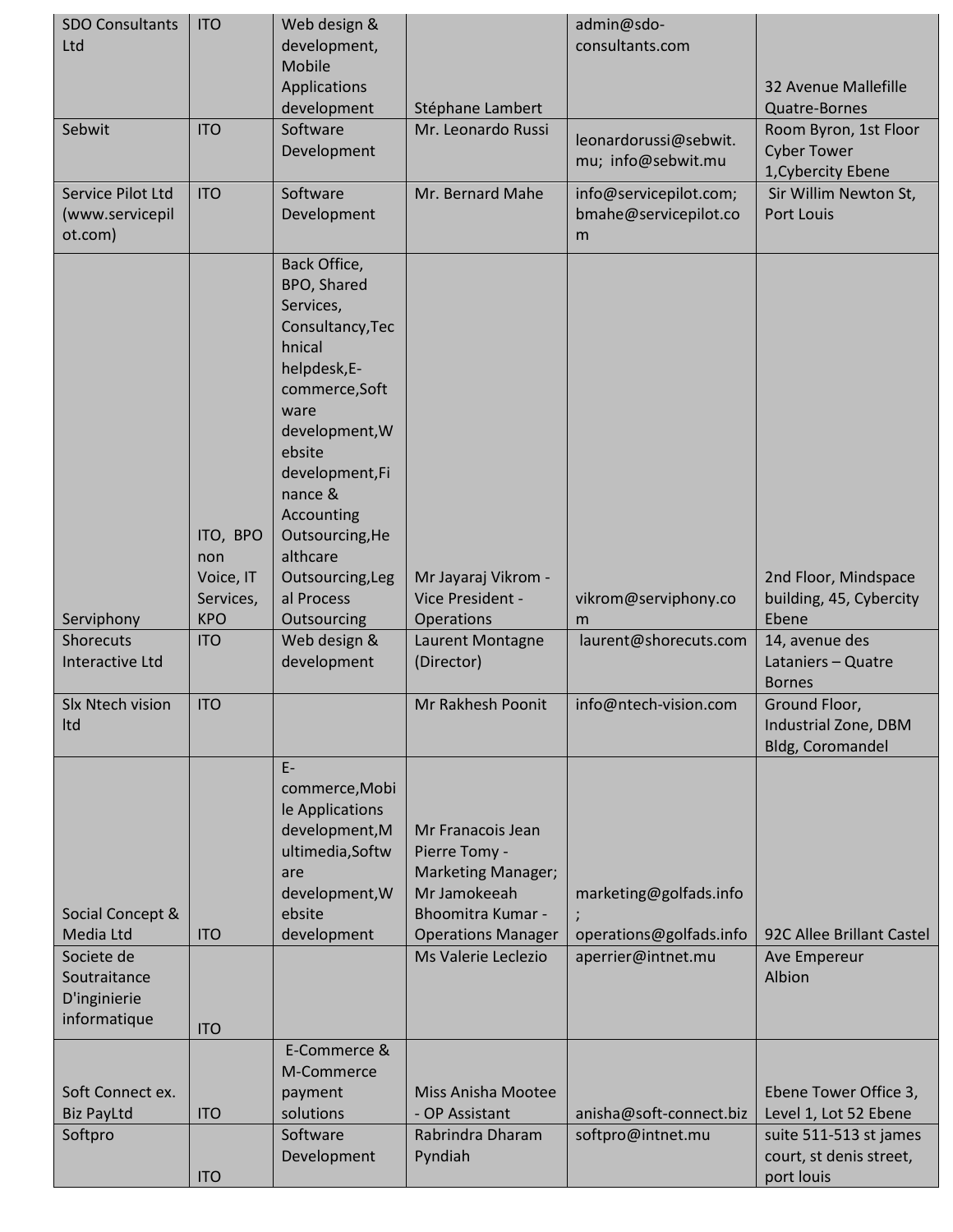| <b>Software Teams</b>                          | <b>ITO</b>                 | Software<br>development     | Mr Michael Motet                                                                                | info@softwareteams.biz                                                           | 3, Farquhar Lane,<br>Quatre-Bornes,<br><b>Mauritius</b>                                                                |
|------------------------------------------------|----------------------------|-----------------------------|-------------------------------------------------------------------------------------------------|----------------------------------------------------------------------------------|------------------------------------------------------------------------------------------------------------------------|
| Spoon<br><b>Consulting Ltd</b>                 | <b>ITO</b>                 | Software<br>development     | Gilles Boissaye<br>(Managing Director)                                                          | gilles.boissaye@sc-<br>mauritius.com;<br>zulaika.sunthbocus@sc-<br>mauritius.com | Rue des Arts, Ebene                                                                                                    |
| Stewardship<br><b>Technologies Ltd</b>         | <b>ITO</b>                 | Software<br>development     | Mr Gooteea Bimal<br>Jeet                                                                        | preetam@stewardship-<br>technologies.com                                         | Chemin De Vergues, La<br>croisee Glen Park                                                                             |
| <b>Stratalis</b>                               | <b>ITO</b>                 | website<br>development      | Julien Demoor/<br>Crystèle Martial<br>Assistante<br>commerciale et de<br>direction              | cmartial@stratalisdata.c<br>om                                                   | Royal Road - La Mi-<br>Voie - Rivière Noire                                                                            |
| <b>SublimeVisions</b>                          | <b>ITO</b>                 | Multimedia                  | Mr S. Faugier<br>(Director)                                                                     | sfaugier@sublimevision<br>s.net                                                  | 4, Avenue Brown<br>Sequard, Quatre-<br>Bornes. (19 Avenue<br>Guy Forget, QB - V a V<br>Notre Dame De Rosere<br>Church) |
| Symbiant<br><b>Technologies Ltd</b>            | ITO, IT<br><b>Services</b> | Mobile payment<br>solutions | Mr Rayhan Osman -<br>Director; Mr Osman<br>Kathrada -<br><b>Managing Director -</b><br>Director | rayhan.osman@symbia<br>nt.mu;<br>osman.kathrada@symbi<br>ant.mu                  | 71 Le Goulet Terrace Le<br><b>Goulet Tombeau Bay</b><br><b>Mauritius</b>                                               |
| Synergia<br><b>Solutions Ltd</b>               | <b>ITO</b>                 | Software<br>Development     | Mr Kim Chow                                                                                     | jenny@synergiasolution<br>s.biz;<br>patrick@synergiasolutio<br>ns.biz            | 6th Floor, Orbis Court,<br>St Jean Road, Quatre<br><b>Bornes</b>                                                       |
| System-matics<br>Ltd                           | <b>ITO</b>                 | Web design &<br>development | Dominique Harel<br>(Director &<br>Shareholder),<br>Shareef Ranjan<br>(Accountant)               | contact@sra-mu.com                                                               | Shareef Ramajn &<br>Associates 2nd Floor 31<br><b>BIS St Georges Port</b><br>Louis                                     |
| <b>Tamzag</b><br><b>International Ltd</b>      | <b>ITO</b>                 | Software<br>development     | Sanjeev Moloye<br><b>Mr Nicolas</b>                                                             | Sanjeev.Moloye@sydev.<br>com                                                     | <b>Medine Business Park,</b><br>Block 2A, 5 Clarens<br>Fields, Rivière Noire<br>Road, Bambous<br>Nexteracom Tower II,  |
| Techmode<br><b>Computers Ltd</b>               | <b>ITO</b>                 |                             | Kerambrun -<br><b>Finance Manager</b>                                                           | nkerambrun@parfip.co<br>m                                                        | 10th Floor, Ebene<br>Cybercity                                                                                         |
| Technology10<br>Limited                        | <b>ITO</b>                 |                             | Mr Nicholas Du<br>Rhone - Director                                                              | nicholas@technology10.<br>com                                                    | 107, Ave Sodnac,<br><b>Quatre-Bornes</b>                                                                               |
| <b>Tegide Mauritius</b>                        | <b>ITO</b>                 | Software<br>development     | Mr Vicky Rughoobur                                                                              | nrughoobur@tegid.fr                                                              | 4th Floor Immeuble<br>des Mascareignes,<br>Angle des Rues Surcouf<br>& St Jean, Quatre<br><b>Bornes</b>                |
| Ti hook Ltd                                    | <b>ITO</b>                 | Web design &<br>development | Mr Franck<br><b>Emmanuel Gavois</b>                                                             | fgavois@blueiceexecuti<br>ve.com                                                 | 2nd floor 280 Rd R.Hill                                                                                                |
| <b>Trace Software</b><br><b>Industries Ltd</b> | <b>ITO</b>                 | Software<br>development     | Mr Christophe Jost<br>(Director)<br>Mrs. Hamadache                                              | christophe_jost@trace.c<br>h                                                     | Morc. Safeland, 501,<br>Av. Des Pailles en<br>Queue, Flic en Flac                                                      |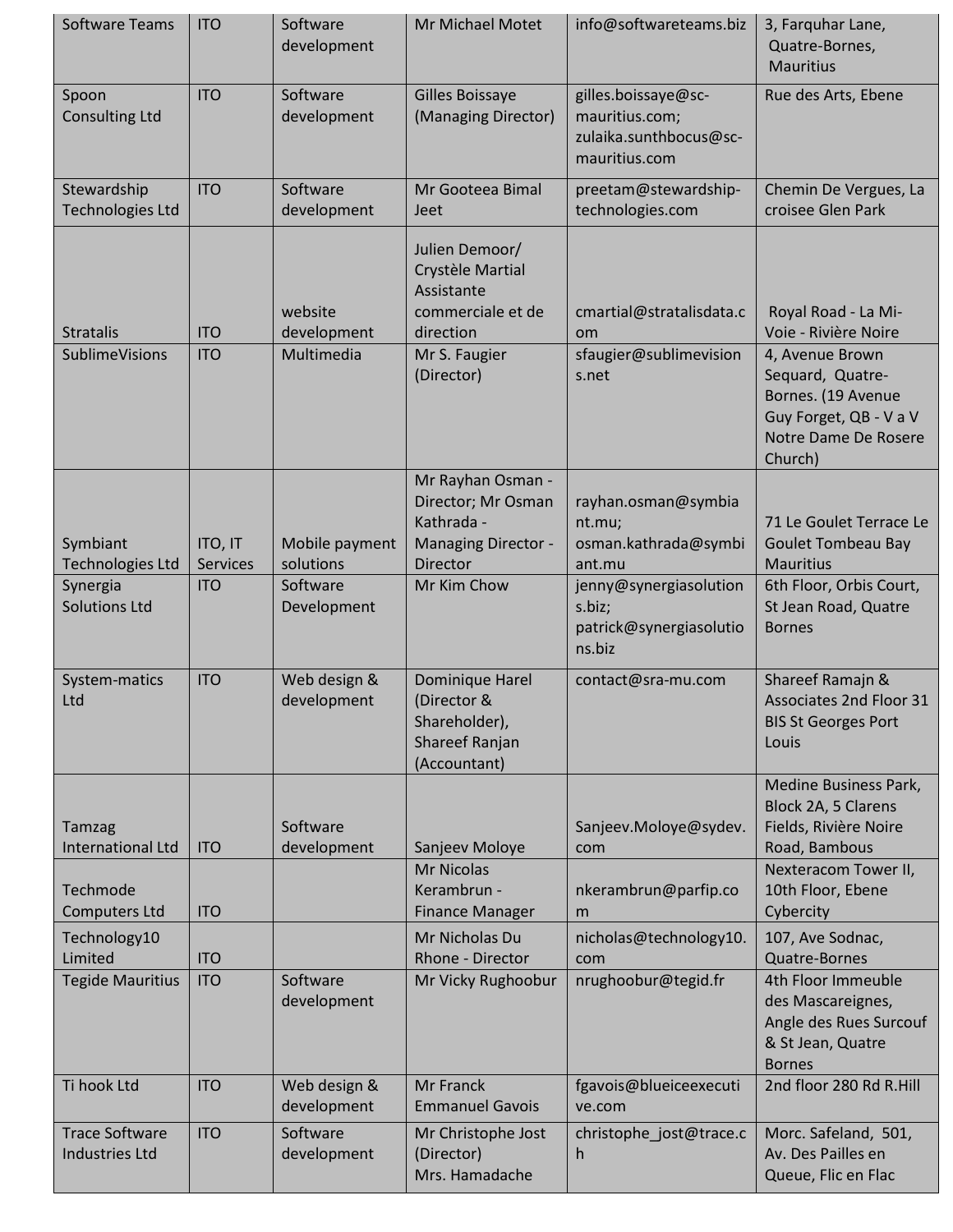| <b>Tritone Tech</b>                             | <b>ITO</b>                 | Mobile<br>Application<br>Development                                                                                                                                   | Dr Visham<br>Ramsurrun - Project<br>Manager                                                       | visham.ramsurrun@trit<br>onetech.com                                          | 7, Rue Florence<br>Nightingale, Quatre-<br>Bornes,                                |
|-------------------------------------------------|----------------------------|------------------------------------------------------------------------------------------------------------------------------------------------------------------------|---------------------------------------------------------------------------------------------------|-------------------------------------------------------------------------------|-----------------------------------------------------------------------------------|
| Tryangle                                        | <b>ITO</b>                 | Web design &<br>development                                                                                                                                            | Thierry Malie, Oliver<br>Ho-Seng                                                                  | thierry@tryangle.mu,<br>sales@tryangle.mu                                     | 68 Avenue Beau<br>Sejour, Belle-Rose,<br><b>Mauritius</b>                         |
| <b>Tuxlab Ltd</b>                               | <b>ITO</b>                 | Software<br>Development                                                                                                                                                | Mr J.M. Estrade,<br><b>Managing Director</b>                                                      | info@tuxlab.mu                                                                | Neyland House, La<br>Mivoie, Tamarin                                              |
| Twenty57                                        | <b>ITO</b>                 | software<br>development                                                                                                                                                | Mr Dawie de Klerk                                                                                 | Dawie.deklerk@twenty5<br>7.com                                                | 5B1, Cyber Tower 1,<br>Cyber City, Ebene                                          |
| <b>Tylers</b>                                   | <b>ITO</b>                 | <b>IT Security</b>                                                                                                                                                     | Stephanie Holzl /<br>Pravesh Gaonjur                                                              | info@tylers.mu;<br>pga@tylers.mu                                              | 6th Floor, Orbis Court,<br>132 St Jean Rd, Quatres<br><b>Bornes</b>               |
| Uni-creation Ltd                                | <b>ITO</b>                 | Web design &<br>development                                                                                                                                            | Mr Kevin Appadoo,<br><b>Director</b>                                                              | kevin@uni-<br>creation.com; info@uni-<br>creation.com                         | Suite 429, 4th Flr,<br>Ebene Heights, 34<br>Cybercity, Ebene,<br><b>Mauritius</b> |
| <b>Unipro Ebene</b><br>Ltd                      | ITO, IT<br><b>Services</b> | <b>Technical</b><br>helpdesk,<br><b>Mobile</b><br>Applications<br>development, So<br>ftware<br>development, W<br>ebsite<br>development, E-<br>commerce,<br>Multimedia, | Mr Sloan Tom -<br><b>Business</b><br>Development; Mr<br>Kalicharam Arnaud -<br>Software Developer | tom.sloan@theuniptogr<br>oup.com;<br>Arnaud.Kalicharam@the<br>uniprogroup.com | Module 02A3, Second<br>Floor, Wing A, Cyber<br>Tower I Ebene Cyber<br>City        |
| <b>Universal Link</b>                           | <b>ITO</b>                 | Web design &<br>development                                                                                                                                            | Anuth Nemraj                                                                                      | universal.link@mail.com                                                       | Nehru Road, Quatre<br><b>Bornes</b>                                               |
| Up to Ten<br><b>VDM Publishing</b><br>House Ltd | <b>ITO</b><br><b>ITO</b>   | Website<br>development, M<br>ultimedia<br>Multimedia                                                                                                                   | Mr Chu Steve -<br><b>Director</b><br>Mr. Laurent Ribet<br>(HR & Operations<br>Manager)            | steve@uptoten.com<br>l.ribet@vdm-publishing-<br>house.com                     | <b>Astor Court Port Louis</b><br>17, Meldrum St, Beau<br><b>Bassin</b>            |
| Vector Art &<br>Design Ltd                      | <b>ITO</b>                 | Multimedia                                                                                                                                                             | Mr. Christian Eddy                                                                                | v.dominique@myt.mu                                                            | 7, Avenue Pacquerette,<br>Morcellement<br><b>Gurburrun Point aux</b><br>Sables    |
| Vega D-Mille Ltd                                | <b>ITO</b>                 | Web design &<br>development                                                                                                                                            | Sandra Kayala                                                                                     | sandra@vega2000.net                                                           | Route Candos, La<br>Louise, Quatre-Bornes                                         |
| vi-bell.com Ltd                                 | <b>ITO</b>                 | Software<br>development,<br>Software<br>development                                                                                                                    | Mr Vishal Seechurn<br>(Director)                                                                  | skycom@intnet.mu                                                              | 1st Floor, VEL Plaza,<br>Royal Road, Goodlands.                                   |
| Video Synthese<br><b>Production Ltd</b>         | <b>ITO</b>                 | Web design &<br>development                                                                                                                                            | Christopher Brida                                                                                 | cbrida@intnet.mu<br>vid.synt.prod@intnet.m<br>u                               | 7 Belvedere, Rue De<br>La Louviere, Floreal                                       |
| Vinivi                                          | <b>ITO</b>                 |                                                                                                                                                                        | Mr Gilles Granger -<br>Director                                                                   | gilles.granger@vinivi.co<br>m; deborah@vinivi.com                             | Sable Grand Bay<br><b>Business Park Grand</b><br>Bay                              |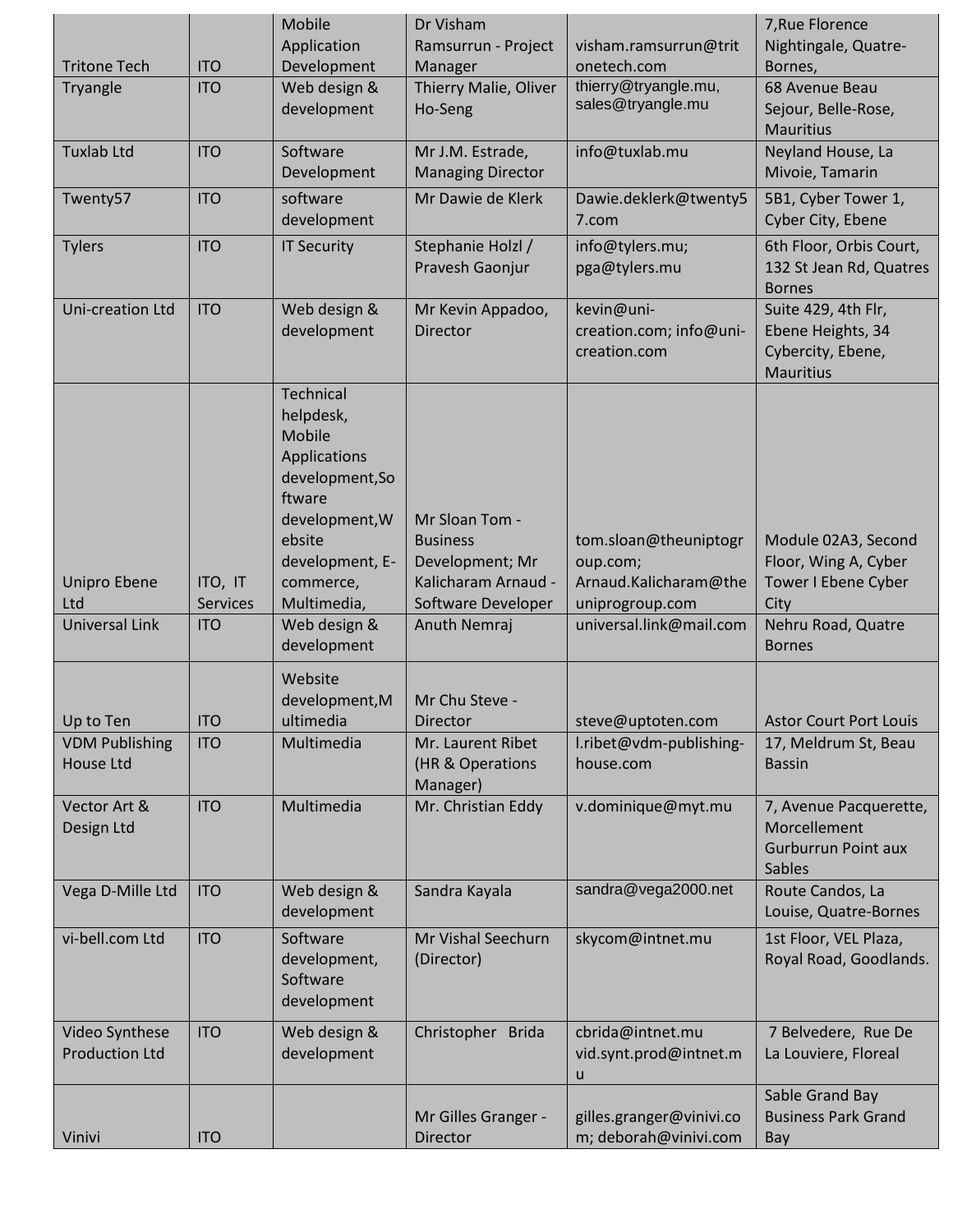| Virtual Spectra<br>Technologies<br>Limited | <b>ITO</b> | Web design &<br>development                        | Mr. Khelallsingh<br>Issory                              | kailash@virtualspectra.c<br>om                                           | Office No 9, 5th Floor<br>Jade Court, Jummah<br>Mosque St,<br>Port Louis           |
|--------------------------------------------|------------|----------------------------------------------------|---------------------------------------------------------|--------------------------------------------------------------------------|------------------------------------------------------------------------------------|
| Virtualspectra<br><b>Technologies Ltd</b>  | <b>ITO</b> | web design and<br>development                      | Mr Issory Kailash<br>(Khelallsingh) -<br>M.Director     | contact@virtualspectra.<br>net                                           | 37, Independance<br><b>Street Port Louis</b>                                       |
| Visiontech<br><b>Business</b>              | <b>ITO</b> | Software<br>development                            | Mr. Rameshwar<br>Jugurnauth                             | visiontechltd@gmail.co<br>m                                              | 7, Labourdonnais st,<br><b>Rose Hill</b>                                           |
| v-trade Itd                                | <b>ITO</b> | Web Design &<br>Development                        | Tejwant Seechurn -<br>Director                          | info@v-trade.biz                                                         | Royal Road, Goodlands                                                              |
| Waisso                                     | <b>ITO</b> | Software<br>development                            | Mr.Sham Unmar                                           | sham.unmar@waisso.co<br>m                                                | Ebene                                                                              |
| Web Innovation<br>& Modelling Co.<br>Ltd   | <b>ITO</b> | Web design &<br>development                        | Mr Wasseem<br>Muslun                                    |                                                                          | 221 Boundary Road,<br><b>Rose Hill</b>                                             |
| <b>WEB LEFEVRE</b><br><b>LTD</b>           | <b>ITO</b> | Web design &<br>development                        | <b>LEVEVRE Nicolas</b><br>Christophe<br>(Director)      | dgtat@intnet.mu /<br>1001ACTUS@GMAIL.CO<br>M                             | 24 Ave Des<br>Hirondelles, Sodnac<br><b>Quatre Bornes</b>                          |
| <b>Webdeals Ltd</b>                        | <b>ITO</b> | Web design &<br>development                        | Mr Kaviraj                                              | kaviraj0507@hotmail.co<br>m                                              |                                                                                    |
| <b>Weblabs Itd</b>                         | <b>ITO</b> | Web design &<br>development                        | Pravesh Balgobin                                        | pravesh@247media.net;<br>enquiries@weblabsltd.c<br>om                    | 3, Avenue Latanniers,<br>Pamplemousses                                             |
| <b>Webtell Ltd</b>                         | <b>ITO</b> | Web design &<br>development,<br>3D                 | Dominique<br><b>Nemours Harel</b>                       | dh@webtell.mu;<br>info@webtell.mu                                        | C/O Shareef Ramjan<br>(sec), 2nd Floor, 31 Bis<br>St Georges Street, Port<br>Louis |
| Westbrook<br>Consulting                    | <b>ITO</b> | Website<br>development,<br>Software<br>development | Nathan Maharaj                                          | nathan@westbrooklimit<br>ed.com/<br>recruitment@westbroo<br>klimited.com | 2nd floor Mindspace<br>building 45, Cybercity<br>Ebene                             |
| <b>Western Digital</b><br>Ltd              | <b>ITO</b> | Software<br>development                            | Mr. Baijnath<br><b>Babodall</b>                         | info@technologiessbs.c<br>om                                             | 13 Emyrne St,<br>Port louis                                                        |
| Wireframe Co<br>Ltd                        | <b>ITO</b> | Web design &<br>development,<br>3D                 | Mr. Reza<br>Jangeerkhan<br>(Director)                   | rezajkhan@wireframe3<br>d.com                                            | <b>Palmerstone Road</b><br>Phoenix                                                 |
| Xcomm                                      | <b>ITO</b> | Software<br>development                            | Mr. P. Menage                                           | pmenage@intnet.mu                                                        | 65, Ave. des Goyaviers,<br><b>Quatre Bornes</b>                                    |
| Xendica<br>(Mauritius) Ltd                 | <b>ITO</b> | Software<br>Development                            | Mr. Micheal Harris                                      | michael@xendica.com                                                      | <b>Suite 3 Grand Baie</b><br><b>Business Park</b>                                  |
| x-klusivnet Itd                            | <b>ITO</b> | Website<br>Development                             | Ben MootooCurpen<br>- Director<br>(Corporate &          | ben@interactivelab.co                                                    | Av des Lauriers,<br>morcellement Belle-<br>Vue<br><b>ALBION</b>                    |
| <b>XWORX Ltd</b>                           | <b>ITO</b> |                                                    | Mr Bertrand<br>Phillogene -<br><b>Managing Director</b> | bertrand@xworx.com                                                       | <b>Baboolal Lane, Bois</b><br>Cheri Road Moka                                      |
| <b>Yes Solutions Ltd</b>                   | <b>ITO</b> | Web design &<br>development                        | Yanesh Puryag                                           | yes@yessolutions.biz                                                     | 96 Avenue Surath,<br>Quatre Bornes,<br><b>Republic of Mauritius</b>                |
| Zango (Maurice)<br>Ltée                    | <b>ITO</b> | Software<br>development                            | Mr Eric Coquelin -<br>Director                          | eric.coquelin@zango.pr<br>$\mathbf O$                                    | 68 d'Entrecasteaux<br>Street, Port Louis                                           |
|                                            |            |                                                    |                                                         |                                                                          |                                                                                    |